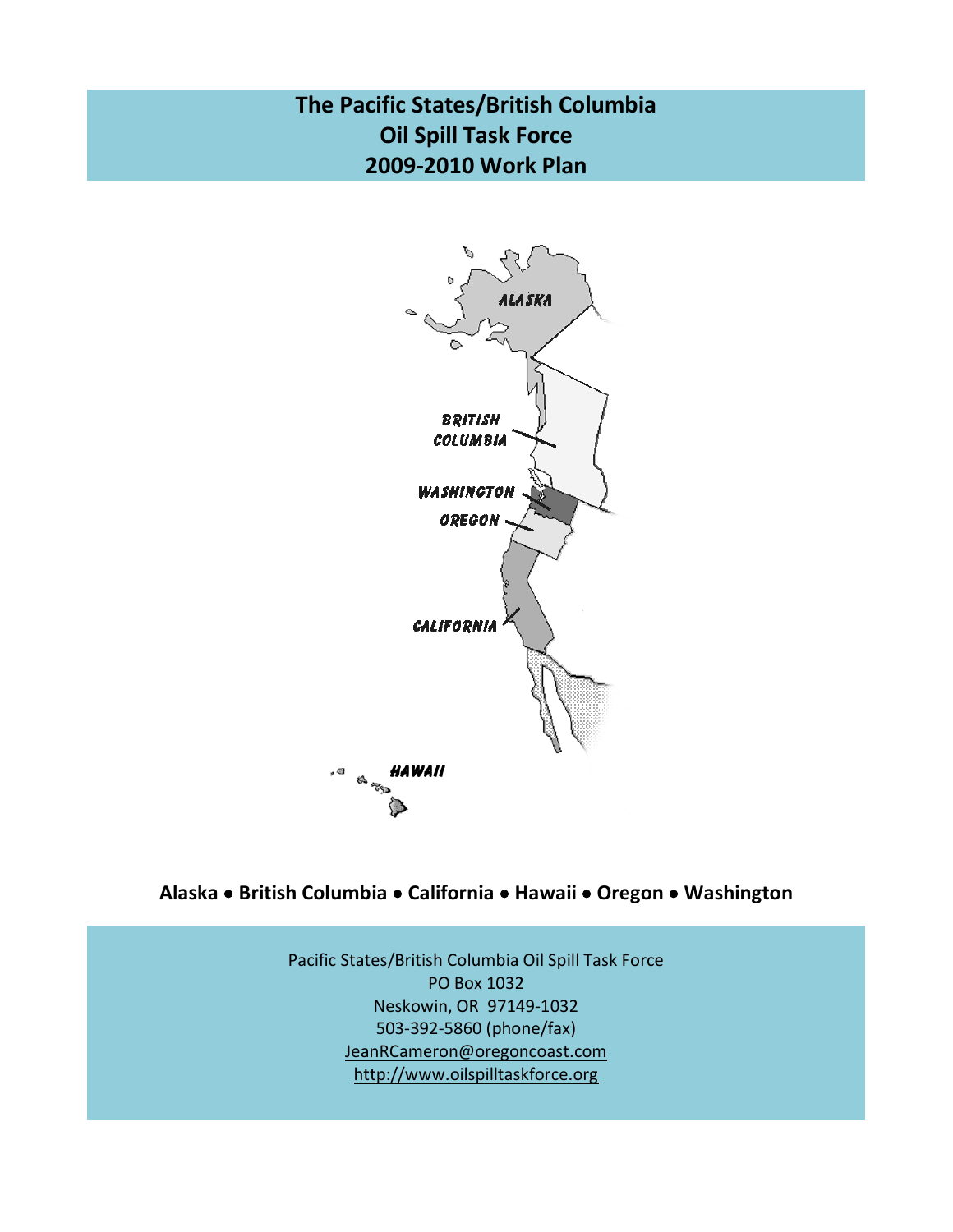# **2009-2010 Work Plan TABLE OF CONTENTS**

| <b>Statement of Authority</b>                          | 2              |
|--------------------------------------------------------|----------------|
| <b>Spill Prevention Objective</b>                      | 3              |
| Continue Database Project                              | 3              |
| Implement 2008 West Coast Offshore Vessel Traffic Risk |                |
| <b>Management Recommendations</b>                      | 4              |
| Develop Pipeline Regulations Table                     | 6              |
| Promote Best Industry Practices                        | 6              |
| <b>Support POSPET</b>                                  | $\overline{7}$ |
| Monitor Double Hull status of tank vessels             | $\overline{7}$ |
| Monitor Topics of Concern                              | 8              |
| <b>Spill Preparedness and Response Objective</b>       | 9              |
| Review U.S./CN Transboundary Spill Issues              | 9              |
| Increase U.S. Limits of Liability                      | 10             |
| Track changes to the Incident Command System           | 11             |
| Update the Integrated Vessel Response Plan and         |                |
| <b>Expand to Nontank Vessels</b>                       | 11             |
| Maintain and Expand OILS 911                           | 12             |
| <b>Monitor Mutual Aid Issues</b>                       | 12             |
| <b>Conduct Social Media workshop</b>                   | 13             |
| Establish an R&D Workgroup                             | 13             |
| Monitor Topics of Concern                              | 14             |
| <b>Communications Objective</b>                        | 15             |
| Debrief 2009 Clean Pacific Conference & plan for 2011  | 15             |
| <b>Conduct Stakeholder Outreach</b>                    | 15             |
| Maintain the Task Force Web Site                       | 16             |
| Track and comment on Federal Policy initiatives        | 17             |
| Maintain the Legacy Awards Program                     | 17             |
| Maintain Partnerships with Federal Officials           | 18             |
| Expand Outreach to other Coastal States/Provinces      | 18             |
| <b>Improve Communications among Member Agencies</b>    | 19             |
| Develop 2010-2011 Annual Work Plan                     | 20             |
| <b>Attachments</b>                                     |                |
| A. Vision, Mission, Goals, & Objectives                | 21             |
| B. Key Task Force Personnel                            | 22             |
| C. Points of Contact                                   | 23             |
| D. Annual Work Plan Timeline & Glossary                | 29             |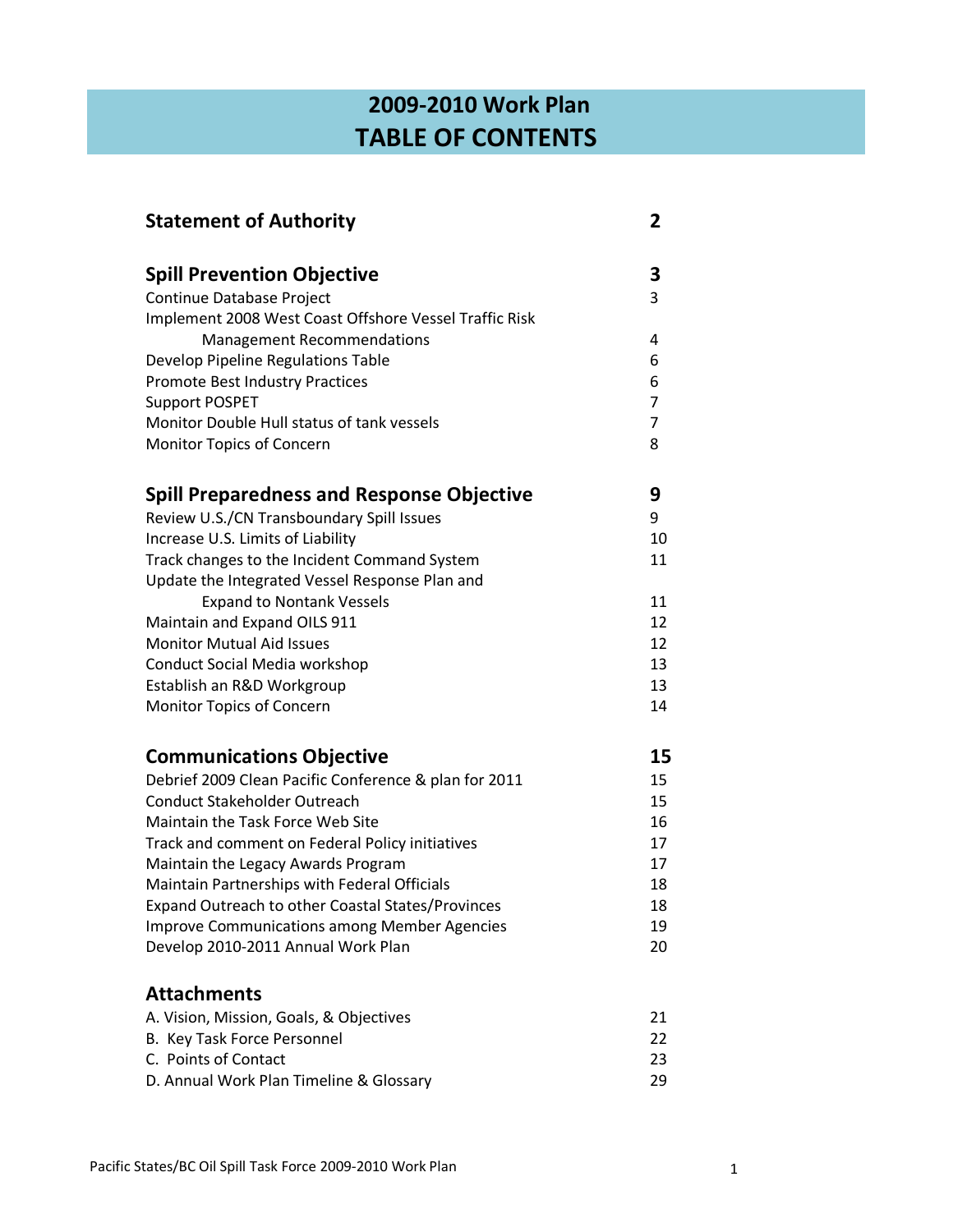# **Pacific States/British Columbia Oil Spill Task Force 2009-2010 Work Plan**

### **Statement of Authority**

This document represents a consensus of the 2009 Pacific States/British Columbia Oil Spill Task Force Members concerning a common sense of purpose and direction for the work year from 2009 to 2010. This Annual Workplan is adopted pursuant to and follows the intent of the Pacific States/British Columbia Oil Spill Memoranda of Cooperation of 1989 and 2001 and the 2009-2012 Strategic Plan, and is endorsed by the following members:

Signed by Stephen Edinger, Administrator, Office of Spill Prevention and Response, California Department of Fish and Game, on September 14, 2009

Signed by Larry Hartig, Commissioner, Alaska Department of Environmental Conservation, on September 14, 2009

Signed by Graham Knox on behalf of Doug Konkin, Deputy Minister, British Columbia Ministry of Environment, on September 14, 2009

Signed by Curtis Martin on behalf of Laurence Lau, Deputy Director for Environmental Health, Hawaii Department of Health, on September 14, 2009

Signed by Dale Jensen on behalf of Jay Manning, Director, Washington Department of Ecology, on September 14, 2009

Signed by Dick Pedersen, Director, Oregon Department of Environmental Quality on September 14, 2009

(Signatures are on file at the Pacific States/British Columbia Oil Spill Task Force office)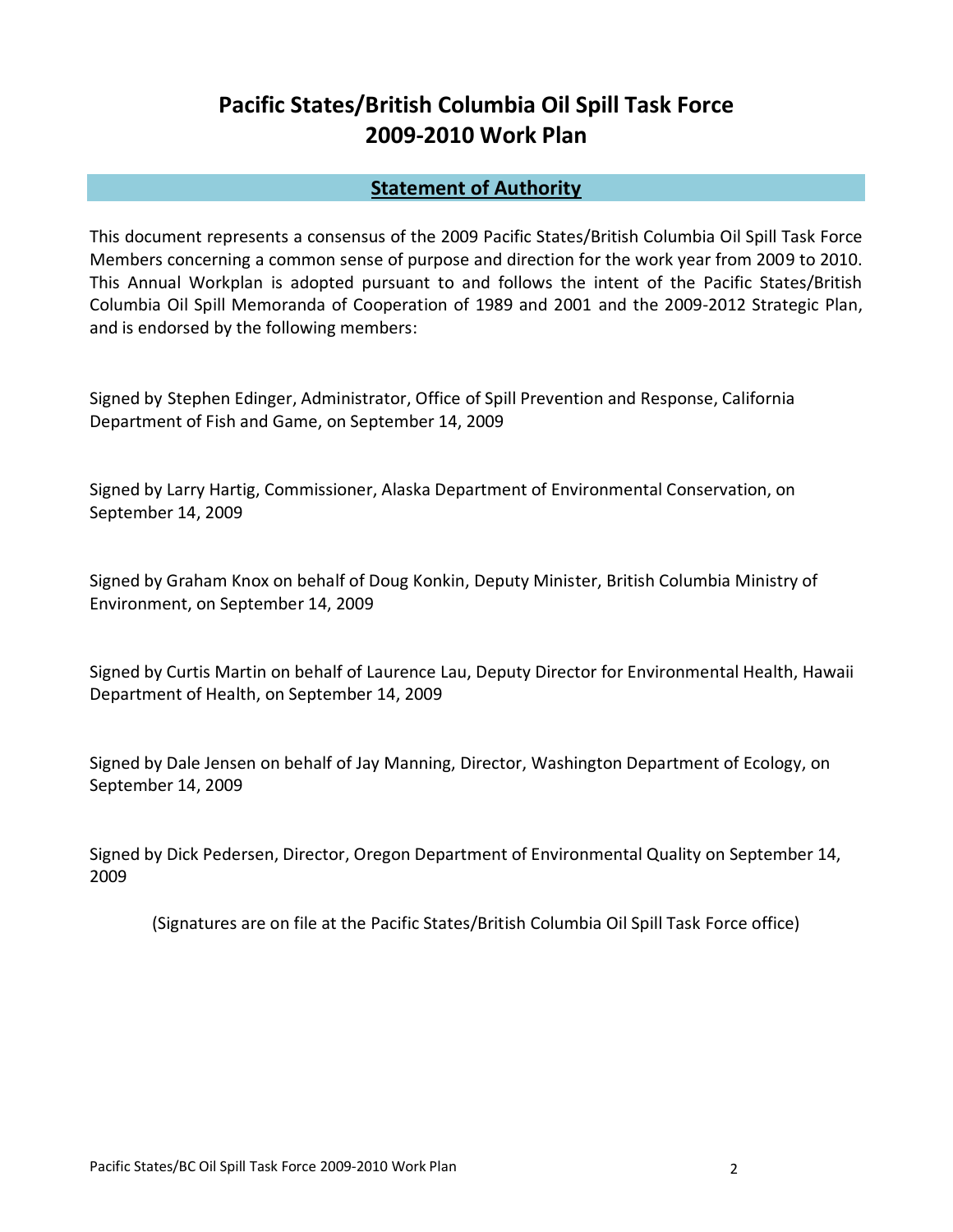### **SPILL PREVENTION OBJECTIVE**

### TO PREVENT OIL SPILLS FROM A VARIETY OF SOURCES, INCLUDING VESSELS, PIPELINES, FACILITIES, VEHICLES, AND RAILROADS.

#### **TASK I: The Pacific States/BC Oil Spill Task Force Database Project**

**Goal:** *Maintain a regional database of spills in our member jurisdictions which includes information on spill trends and causal factors* 

**Lead Responsibility:** Camille Stephens, Alaska Department of Environmental Conservation

#### **Process and Timeline:**

**Step 1:** Continue the Database Project Workgroup with the following charter:

- Identify long-term goals as well as short-term steps that will incrementally achieve the project goal, with an emphasis on improving data completeness and quality.
- Continue to refine data submittals consistent with the Task Force Data Dictionary, including refining applications of the terms "other" and "unknown."
- Incorporate collection of data that reflects the activity occurring at the time of a spill.
- Refine causal investigations and information entered into the database to achieve a level of specificity that supports effective analysis while conforming to the collection capabilities of member agencies.
- Strive to improve member agency analysis and collection capabilities where appropriate.
- Submit data semi-annually in order to promote a consistent application of effort and quality review by member agencies.
- As the quality and scope of data submission continues to improve, collaborate to design an application that facilitates import of data submissions by member agencies as well as analysis of the regional information for trends and causal factors.
- The workgroup will be composed of one representative from each member agency; such representative should be assigned the Task Force database responsibilities at the operational level within the agency, should be conversant with data entry and quality issues, and should be familiar with Access database principles. The workgroup chair will be Camille Stephens of the Alaska Department of Environmental Conservation.

**Target Date:** Semi-annual data collection and Workgroup conference calls as needed.

**Step 2:** Member agencies will participate in an investigator training course as needed and as travel budgets allow. The purpose of such training would be to promote consistent application of the Data Dictionary, improve data quality and ensure information is available to ensure efficient "targeting" of agency programs. Other state and federal agencies will be invited to participate.

### **Target Date: As Needed**

#### **Task I Workload:**

- Each Agency: Assign a representative to the project workgroup and support their participation. Provide a firm commitment of the necessary resources at the agency operational/middle management level.
- AK Department of Environmental Conservation: Provide necessary project leadership.
- BC Ministry of Environment: Provide liaison with the Provincial agency that manages spill data and facilitate British Columbia's participation in this project.
- Washington Department of Ecology: Host investigator training as needed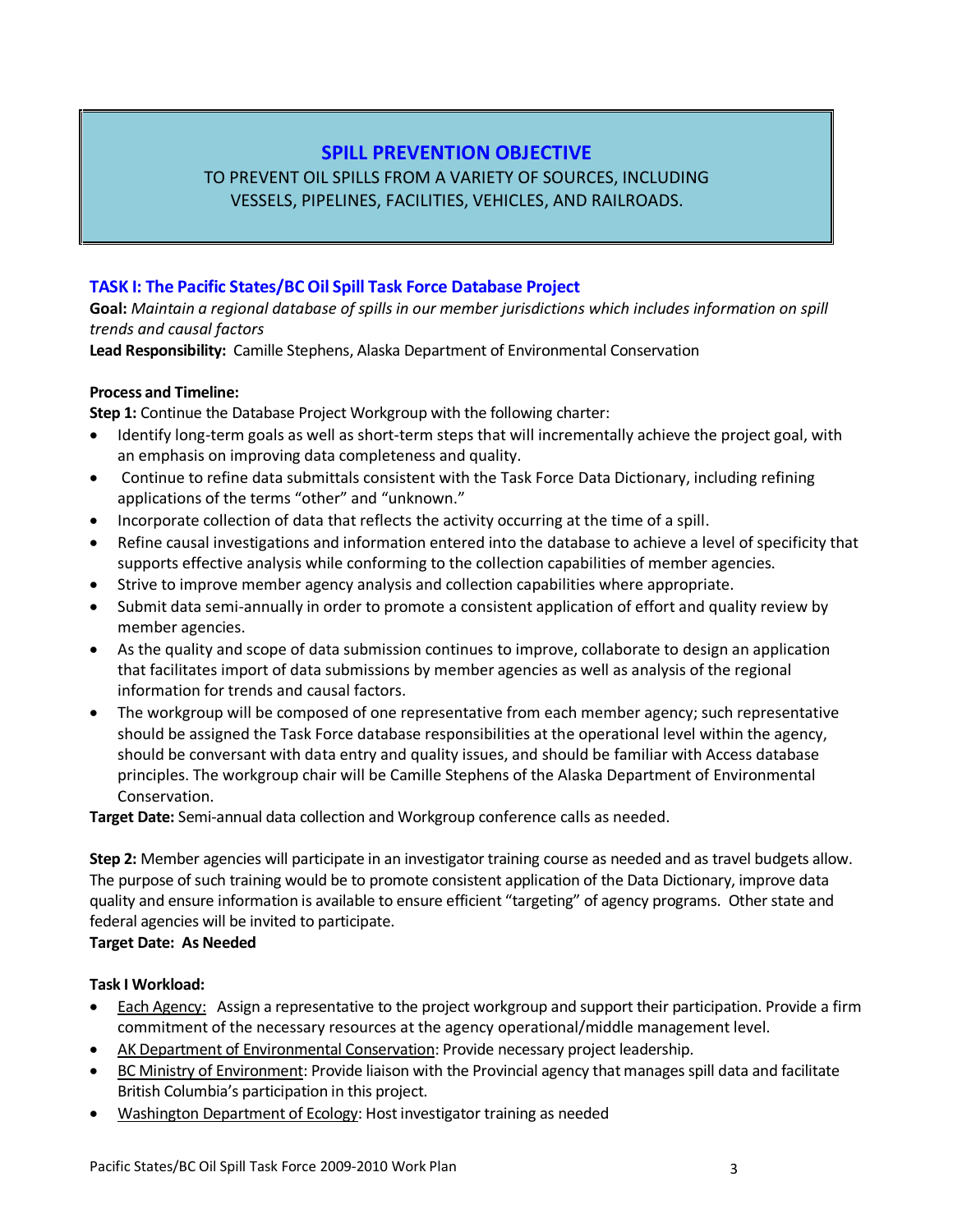- Coordinating Committee: Monitor and advise regarding task implementation.
- Executive Coordinator: Provide necessary coordination and project staffing.

**TASK II: Implement recommendations of the West Coast Offshore Vessel Traffic Risk Management (WCOVTRM) Project, including those from the Five-Year Implementation Status Review. This project ensures vessel traffic is kept a safe distance offshore to ensure sufficient time for emergency towing and other response actions to avert a potential disaster.**

**Goal:** *Implement the new recommendations which apply to the Oil Spill Task Force, as made by the WCOVTRM Project Workgroup based on the 5-year implementation status review conducted in 2007-2008.*

**Lead Responsibility:** Task Force Executive Coordinator with Co-chairs Rick Holly of California OSPR and Stephen Danscuk of the U.S. Coast Guard Pacific Area

#### **Process and Timeline:**

**Step 1:** Pursuant to the WCOVTRM 2008 *Recommendations to Improve Navigation Safety and Avoid Vessel Casualties,* the Oil Spill Task Force will:

- 1. Provide a clearinghouse for Best Practices information by posting links to West Coast Harbor Safety Committee websites, and encourage HSCs to adopt model Best Practices from one another as appropriate (by January 2010 and ongoing);
- 2. Share HSC survey responses compiled in Appendix I of the 5-Year Implementation Review report (November 2009);
- 3. Recommend that West Coast Harbor Safety Committees consider the potential navigation safety impacts and unintended adverse consequences of propulsion losses associated with fuel switching required to meet air quality standards (as needed);
- 4. Work with appropriate U.S. and Canadian federal agencies to maintain aggressive outreach campaigns to recreational boaters regarding the Rules of the Road and the value of voluntary AIS carriage (ongoing);
- 5. Continue advocacy for uniform ballast water exchange standards applying to coastwise vessel transits (ongoing);
- 6. Recommend to the U.S. Coast Guard that they complete Critical Area Inspection Program inspections on all TAPS tankers (as needed); and
- 7. Work with appropriate U.S. and Canadian federal agencies to promote fishing vessel safety through regulations, voluntary standards, and aggressive education programs.

### **Target Dates:** As indicated above

**Step 2:** Pursuant to the WCOVTRM 2008 *Recommendations regarding Emergency Response Tug Availability,* the Oil Spill Task Force will:

- 1. Support implementation of U.S. Coast Guard salvage and firefighting regulations, advocate for adoption of similar salvage/firefighting regulations by Transport Canada, and recommend that the U.S. Coast Guard coordinate with Transport Canada to harmonize these regulations (November 2009);
- 2. Work with the U.S. Coast Guard/American Waterways Operators (AWO) Regional Quality Steering Committee to develop recommendations to Harbor Safety Committees and Captains of the Port regarding 24/7 contact information for tug dispatchers (January, 2010);
- 3. Monitor work by the Washington Department of Ecology and USCG District 13 to develop data fields to quantify metrics on rescue tug deployment, including but not limited to: actual propulsion condition of the disabled vessel; time to potential grounding; time/distance of next best tug; and actual action of the Response Tug (e.g., passed wire, escort, and standby). Once developed, these data fields should be provided as a model for other West Coast jurisdictions (ongoing);
- 4. Task Force member agencies should work with their local USCG Districts to facilitate usage of the Maritime Information Services of North America (MISNA) vessel tracking system as appropriate to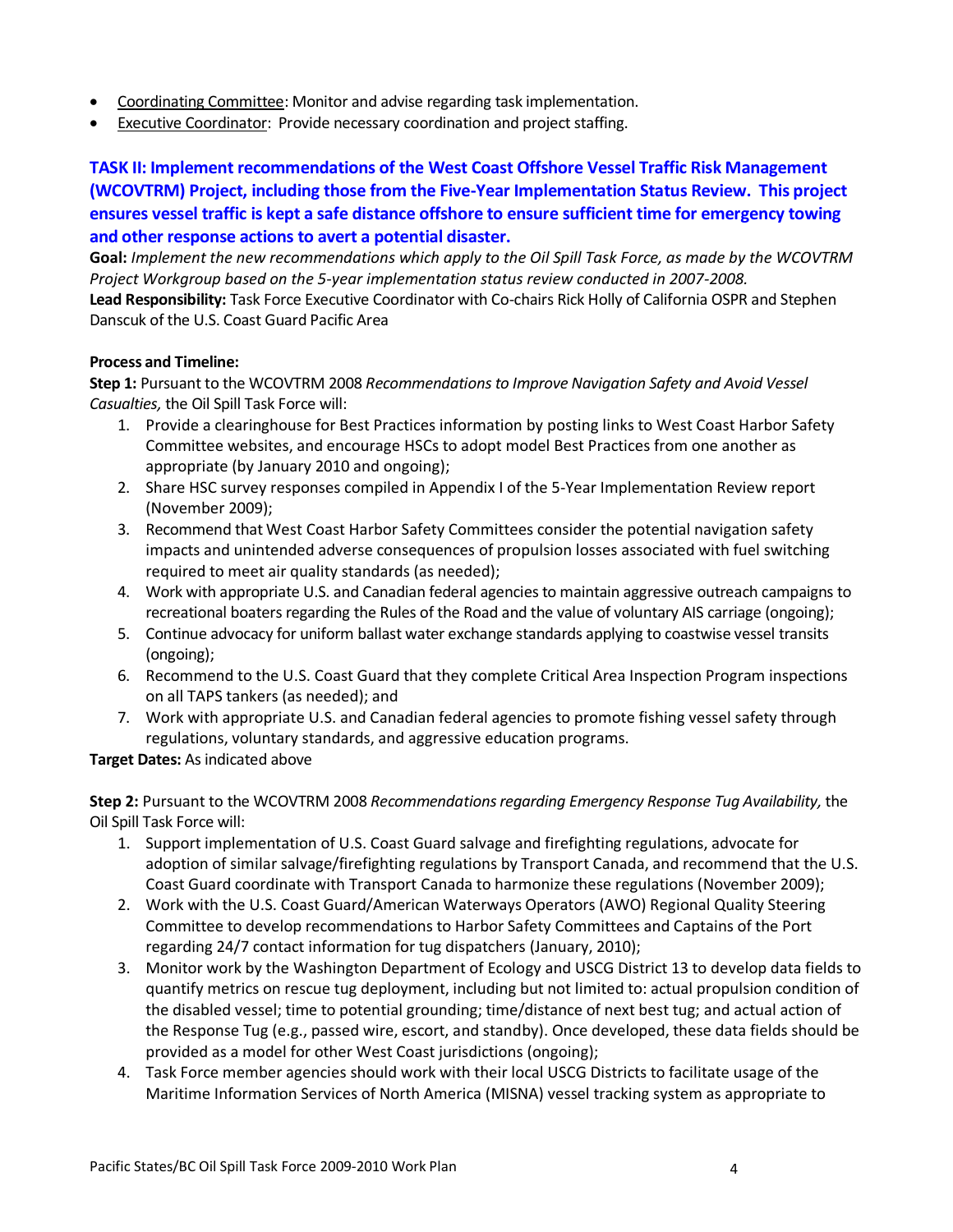augment existing vessel and tug tracking systems for the purpose of emergency tug deployment (Ongoing); and

5. Although not included in the WCOVTRM 2008 recommendations, Task Force member agencies should work with their local USCG Districts to facilitate usage of emergency towing packages on the model of those developed for the Aleutian Islands. (Ongoing)

**Target Dates:** As indicated above.

**Step 3**: Pursuant to the WCOVTRM 2008 *Recommendations regarding tracking compliance with recommended Vessel Transit Distances Offshore,*the Oil Spill Task Force will:

- 1. Communicate the Workgroup's recommendations to the U.S. Coast Guard regarding monitoring compliance with the recommended voluntary distances from shore, encouraging the USCG to collect and compile such data as improvements to their vessel monitoring systems are developed. (Ongoing)
- 2. Encourage Transport Canada to add language to their Sailing Directions to implement the 2002 Recommendations. (February, 2010)
- 3. Work with MISNA to determine their capability to monitor vessel traffic with regard to observance of the recommended distances from shore (December, 2009).

### **Target Dates:** As indicated above.

**Step 4:** Pursuant to the WCOVTRM 2008 *Recommendations for Data Improvements*, the Oil Spill Task Force will:

- 1. Track work done by Washington State and USCG District 13 to harmonize state and USCG oil spill data collection and entry protocols, and consider it a model for all Task Force states, if appropriate (ongoing);
- 2. Recommend to appropriate U.S. and Canadian federal agencies that they consider use of the Task Force Data Dictionary as well as coordinated investigator training (March 2010);
- 3. Work to implement continuous improvements in the causal information collected in the Task Force spill database. Communicate the same recommendation to U.S. and Canadian federal agencies maintaining casualty databases (ongoing);
- 4. Recommend that member agencies as well as federal agencies develop systems to track the outcomes of vessel casualties, as well as to evaluate data and processes developed in various West Coast risk assessments such as for Puget Sound or the Aleutians (ongoing);
- 5. Request causal data from the U.S. and Canadian Transportation Safety Boards for all vessel incidents on the West Coast from 1997 through 2007 (March 2010); and
- 6. Work with MISNA to determine their capability to monitor coastwise vessel traffic volumes (December, 2009).

**Target Dates:** As indicated above

**Step 5:** Regarding the WCOVTRM 2008 *Recommendations for Further Implementation Reviews*, the Oil Spill Task Force will:

1. Report on the implementation status of this Task at the 2010 Annual Meeting. **Target Date:** September, 2010

### **Task II Workload**:

- Each Agency: Identify Points of Contact for this project and implement recommendations applying to Task Force member agencies.
- OSPR**:** Rick Holly, Project Co-Chair with Steve Danscuk, U.S. Coast Guard, to participate in analysis and provide guidance.
- Washington Department of Ecology: As noted above in Steps 2 and 4.
- Coordinating Committee: Monitor and advise regarding task implementation.
- Executive Coordinator: Coordinate and support implementation of all steps identified above**.**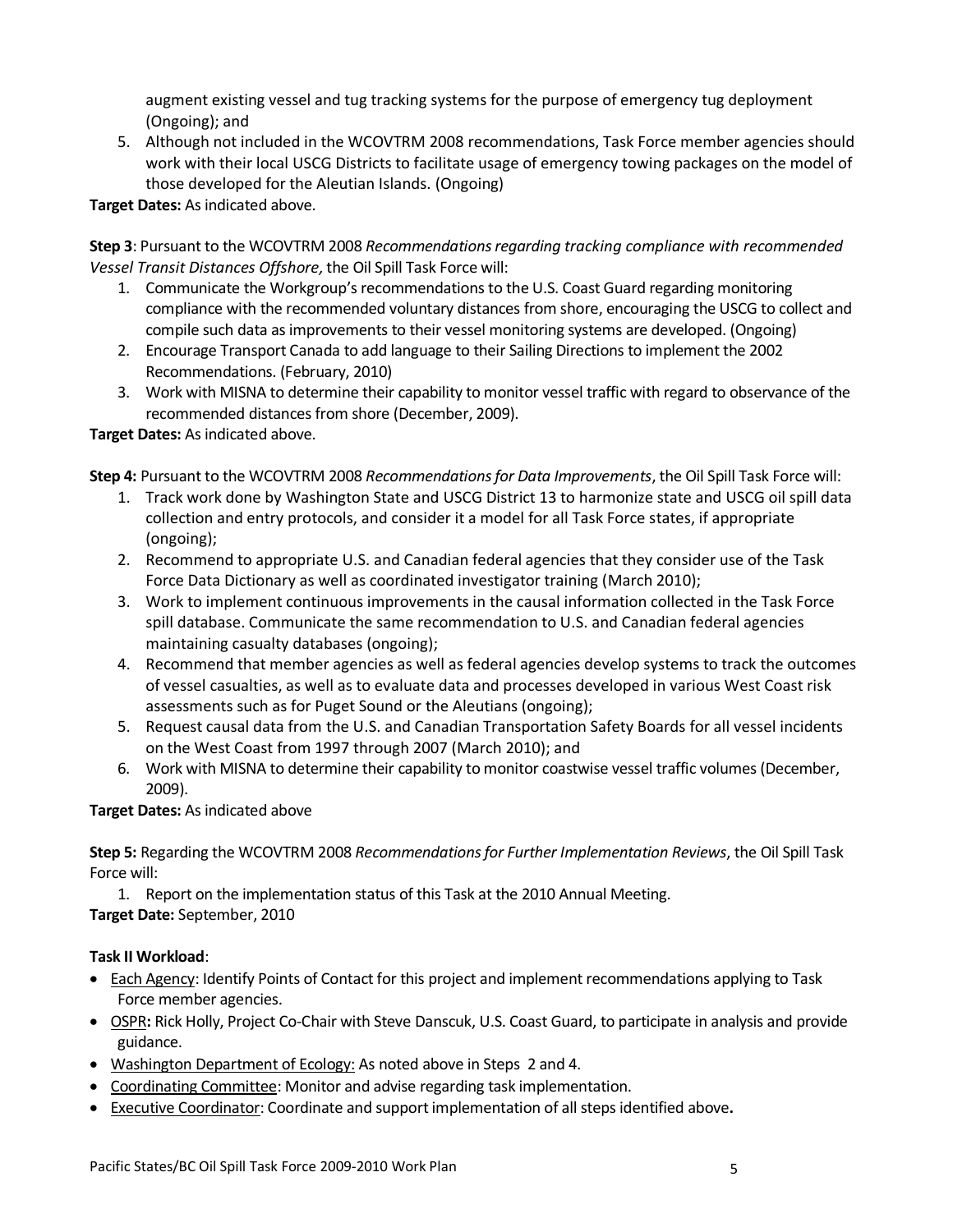#### **TASK III: Pipeline Regulations Table**

**Goal:** *Compile a table comparing U.S. and Canadian federal, state, and provincial regulations governing pipelines.*

**Lead Responsibility:** The Executive Coordinator

#### **Process and Timeline:**

**Step 1:** Compile a table comparing both U.S. and Canadian federal and jurisdictional regulations governing pipeline spill prevention, preparedness, and response, including training requirements for operators. Also report on the status of Geographic Response Plans for pipelines in each jurisdiction. **Target Date:** June, 2010

**Step 2**: The Coordinating Committee will review the regulatory comparison and develop recommendations for further action.

**Target Date:** July, for the 2009-2010 work years

#### **Task II Workload**:

- Each Agency: Identify Points of Contact for this project.
- Coordinating Committee: Responsible for Step 2 above as well as project oversight and guidance.
- Executive Coordinator: Responsible for Step 1 above, plus coordination and support required to implement of all steps.

#### **TASK IV: Advocate for Best Industry Practices (BIPs) for Vessels and Tug/Tank Barges**

**Goal:** *Encourage West Coast Harbor Safety Committees (HSCs) to adopt recommendations regarding Best Industry Practices to prevent oil spills from tank and non-tank vessels 300 Gross Tons (GT) or larger, and from tank barges.* 

**Lead Responsibility:** Executive Coordinator in partnership with Miles (Chip) Boothe and with technical support from Laura Stratton, both from the Washington Department of Ecology.

*In February of 2003, Stan Norman of the Washington Department of Ecology and US Coast Guard Captain Scott Glover, Pacific Area Marine Safety, met with representatives from the Alaska Tanker Company, SeaRiver Maritime, Inc., Polar Tankers, Tesoro, the Western States Petroleum Association, the American Waterways Operators, and several Task Force Member agencies to discuss voluntary industry practices to reduce the risk of oil spills. Such practices go beyond current federal and international standards and as such, potentially involve additional costs, but justifications for such investments include improving safety and reducing liability. The work group recommended a number of Best Industry Practices in their final report which may be viewed at: [http://www.oilspilltaskforce.org/docs/project\\_reports/VesselBipReport.pdf](http://www.oilspilltaskforce.org/docs/project_reports/VesselBipReport.pdf)*

#### **Process and Timeline:**

**Step 1:** On March 2005 the US Coast Guard Pacific Area recommended that the West Coast Harbor Safety Committees (HSCs) develop Standards of Care for their ports consistent with the Best Industry Practices. The Task Force will continue to monitor and encourage the West Coast Harbor Safety Committees to make progress in adopting the Best Industry Practices, consistent with the outreach to Harbor Safety Committees outlined in Task II above.

**Target Date:** Ongoing

**Step 2:** The Executive Coordinator will continue to work with the American Waterways Operators, Pacific Region, to determine the extent to which our recommended Best Industry Practices for tank barge towing operations are covered by AWO's Responsible Carrier Program. **Target Date:** Ongoing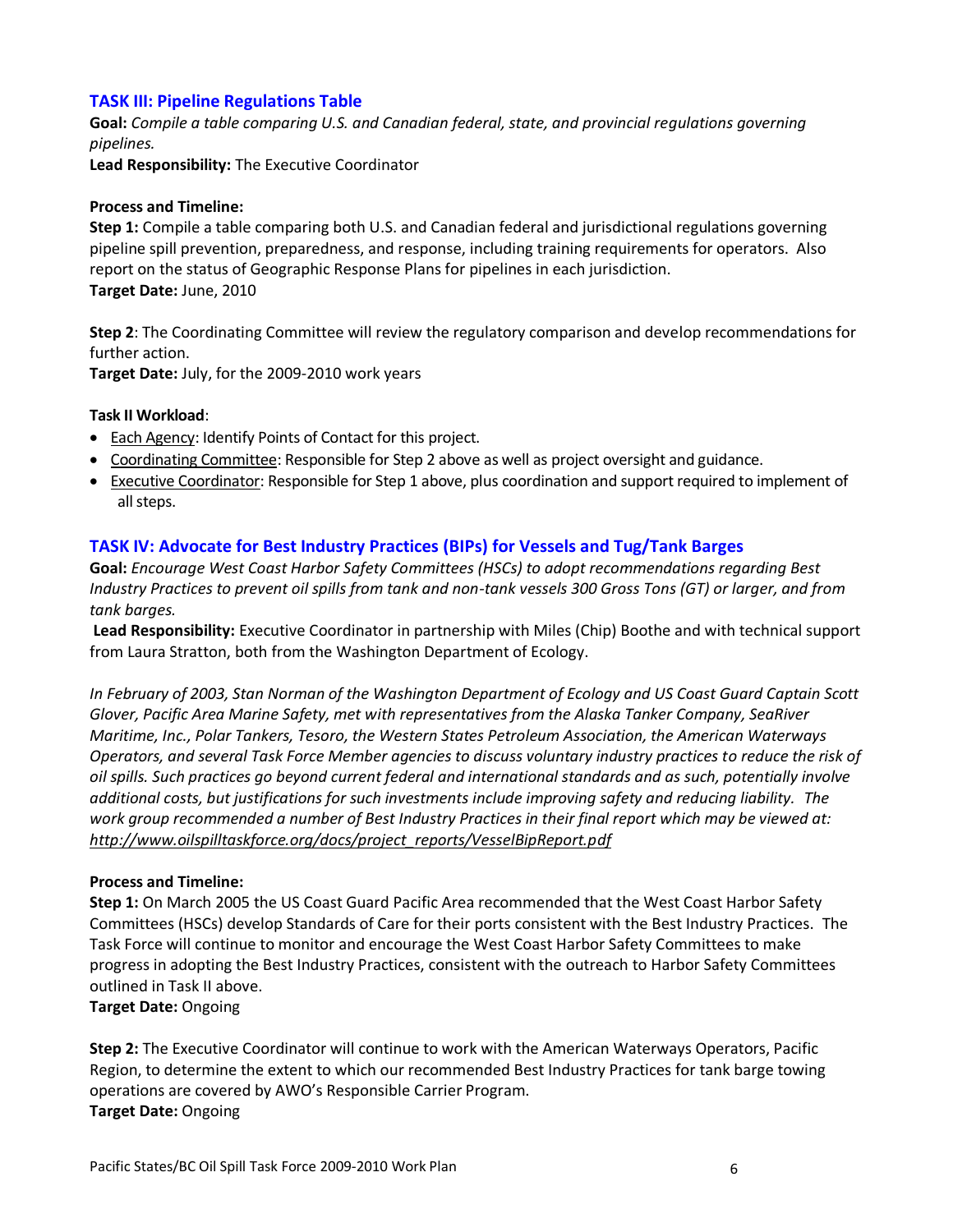- Each Agency: Identify Points of Contact and assist with communications and outreach
- · WA Department of Ecology: Provide policy leadership and technical support
- · Coordinating Committee: Participate in task implementation
- · Executive Coordinator: Lead on implementation of both steps identified above

### **TASK V: Pacific Oil Spill Prevention Education Team (POSPET)**

**Goal:** *Strengthen spill prevention efforts targeted at preventing oil spills from fishing and recreational vessels as well as from marinas, by supporting the Pacific Oil Spill Prevention Education Team's prevention education campaign.* 

**Lead Responsibility:** Task Force Executive Coordinator with Eric Olsson (University of Washington, Associate Professor, SeaGrant Program) POSPET Chair, and representatives of member agencies assigned to POSPET

#### **Process and Timeline:**

**Step 1:** Provide planning and logistical support for POSPET meetings in the spring and fall and for information exchange between meetings using an email listserve. Support efforts to recruit new POSPET members. **Target Date:** Ongoing

**Step 2:** Work with POSPET members to support their outreach by providing a website and facilitating printing and distribution of campaign materials. **Target Date:** Ongoing

**Step 3:** Keep POSPET members advised regarding usage data for 1-800-OILS-911. **Target Date:** Ongoing

#### **Task Workload:**

- Executive Coordinator: Lead responsibility for Steps above, plus report to the Coordinating Committee.
- Each Agency: Appoint at least one person to participate in POSPET for their jurisdiction; such a contact does not need to be limited to the member agency if another agency has a mandate to provide spill prevention education to recreational boaters and marinas. Participation in POSPET meetings may be done by conference call.
- Coordinating Committee: Monitor and advise on task implementation.

### **TASK VI: Share Information on Vessels of Concern and Monitor the Double Hull Conversion status of all tank vessels serving the West Coast**

**Goals:** 

- *1. Share critical and timely information regarding incidents, inspections, near-misses, and disabled vessel coastal transit plans for vessels transiting between member jurisdictions*
- *2. Ensure continued progress on tank vessel double-hulling by monitoring the double-hull status of tank ships and barges serving all West Coast port.*

**Lead Responsibility**: Executive Coordinator working with Chip Boothe and Laura Stratton, Washington Department of Ecology.

#### **Process and Timeline:**

**Step 1:** All member agencies will share information with one another regarding both tank and non-tank vessel inspections, incidents, near-misses, and disabled vessel coastal transit plans which indicate possible risks to other member jurisdictions.

**Target Date:** Ongoing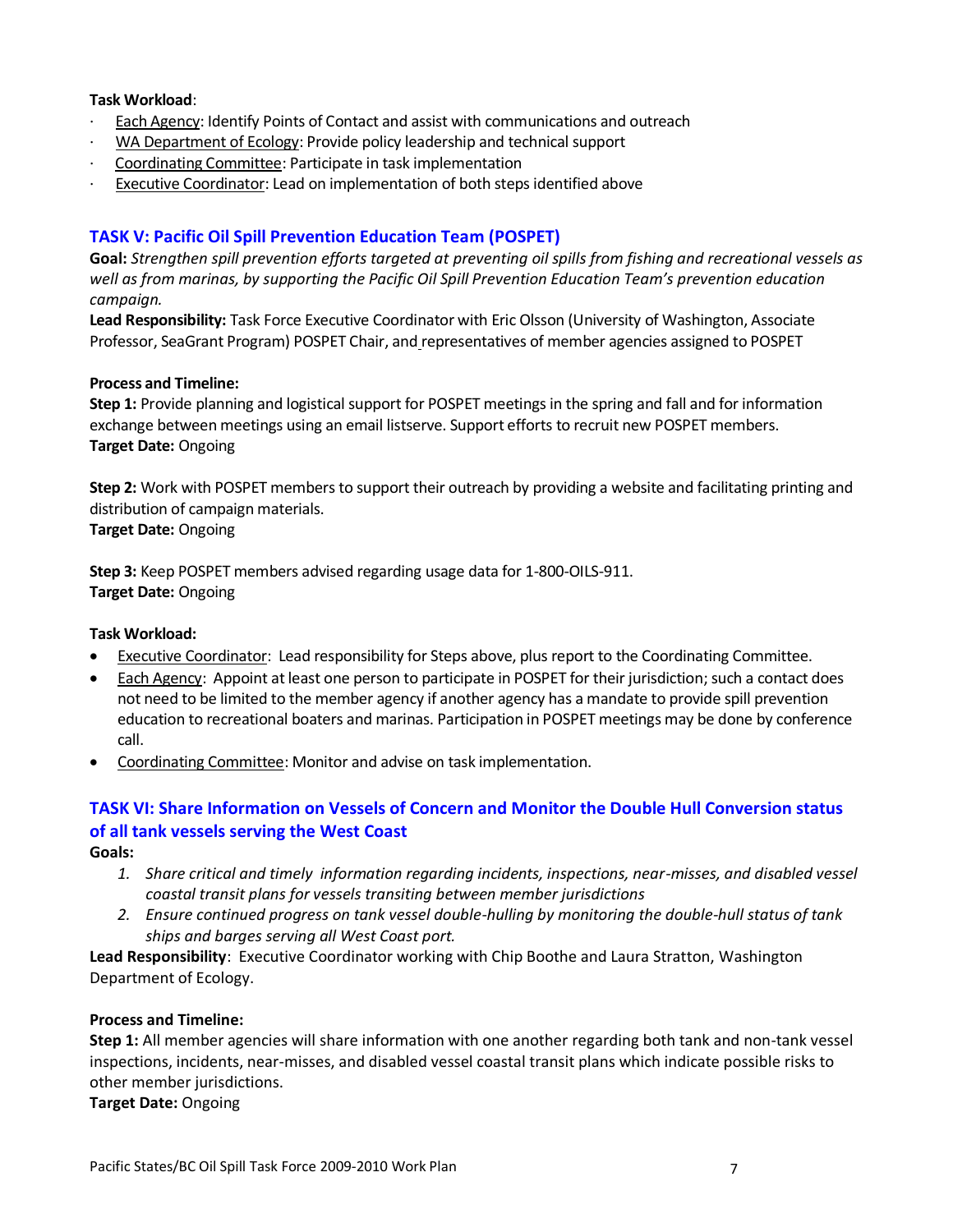**Step 2**: Maintain a link on the Task Force website to the Washington Department of Ecology's report on the double hull status of tankers in the TAPS trade. Work with appropriate industries and agencies to develop an annual report on the double-hull status of all tank ships and tank barges carrying petroleum products on the West Coast. This information will be included in the Task Force Annual Report. **Target Date**: Annually

**Step 3:** The Executive Coordinator will request information from the U.S. Coast Guard regarding TAPS tanker inspections and any trends of concern identified by their Critical Area Inspection Program (CAIP). Consistent with the WCOVTRM 2008 Recommendations, the Task Force will encourage the U.S. Coast Guard to complete CAIP inspections for all TAPS tankers, including double hulls. **Target Date:** Annually

### **Task Workload:**

- Laura Stratton and Chip Boothe (WDOE) will take the lead on tracking and advising the Coordinating Committee regarding double-hull status of all tank vessels serving the West Coast.
- Each Agency: Identify Points of Contact for information exchange regarding incidents, near-misses, and inspection problems for vessels transiting between member jurisdictions.
- Executive Coordinator and Coordinating Committee: Monitor and facilitate task implementation. Contact the USCG regarding CAIP inspections of TAPS tankers.

### **TASK VII: Monitor Spill Prevention Topics of Concern**

**Goal:** *Monitor and share information on the following Spill Prevention Topics of Concern:*

- Cruise ship operations with regard to spills and other water pollution impacts
- NPDES for vessel wastewater discharges
- Oil spill risks from sunken vessels
- Waste oil dumping by deep draft commercial ships
- Vessel and Facility Oil Transfer regulations
- Spills from trucks and railroads
- Salvage capabilities and regulations (refers to emergency stabilization, firefighting, and lightering)
- Liquefied Natural Gas shipping and terminal operations
- Tug escort requirements
- Towing vessel inspection regulations
- **•** Green Ports
- Ballast water regulations preventing spread of invasive aquatic species
- Federal preemption issues
- Spill Prevention Lessons Learned
- Vessel traffic trends and risk assessments or studies

**Responsibility:** Executive Coordinator, Coordinating Committee, designated Points of Contact **Process:** Share information at quarterly meetings and as needed between meetings **Timeline:** Ongoing

#### **Task Workload:**

- **Executive Coordinator and Coordinating Committee: Monitor and share information on Topics of Concern** between and at quarterly meetings.
- Each Agency: Establish Points of Contact to monitor and exchange information on Topics of Concern.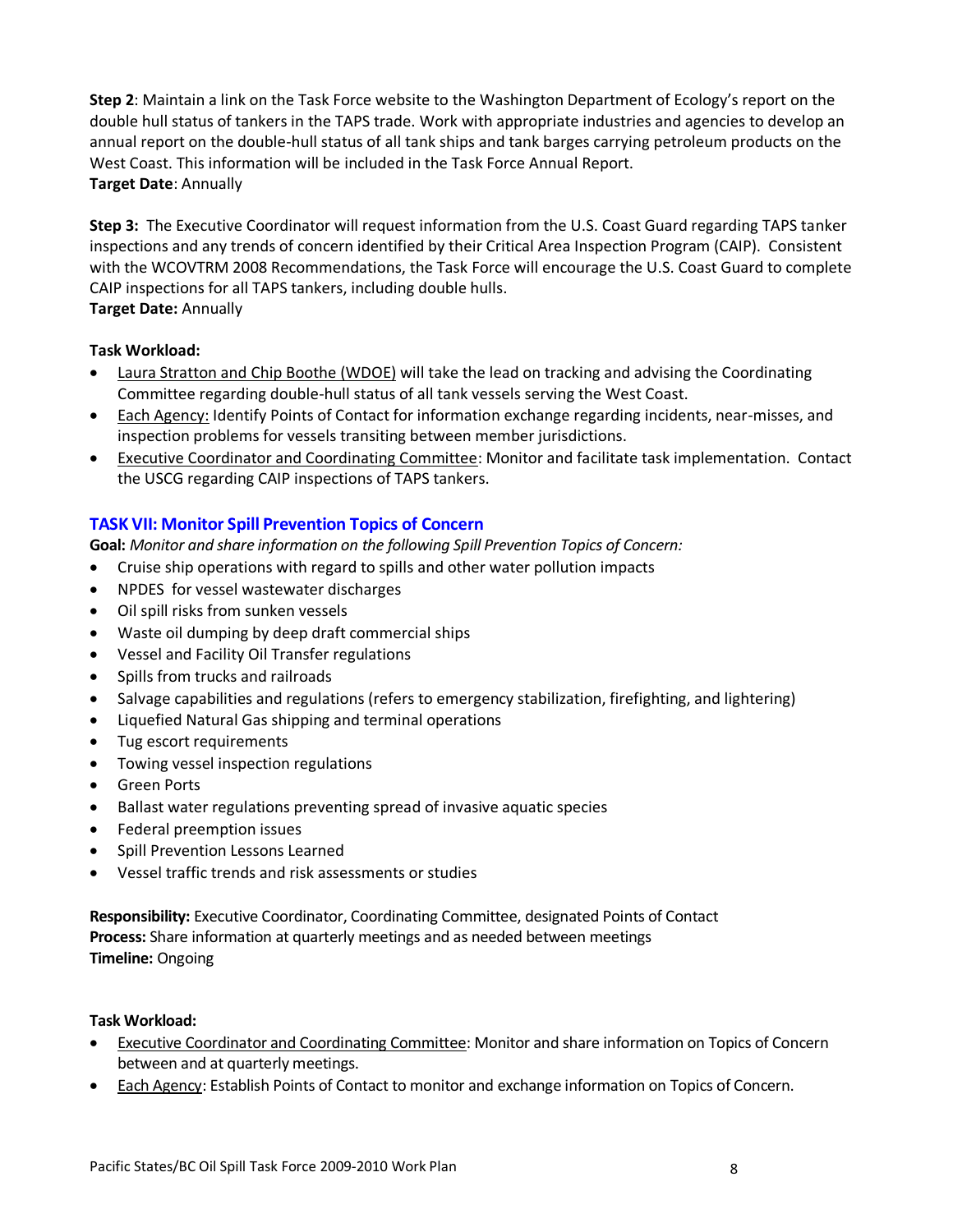### **SPILL PREPAREDNESS AND RESPONSE OBJECTIVE TO ENHANCE OIL SPILL PREPAREDNESS AND RESPONSE CAPABILITIES THROUGHOUT OUR REGION**

#### **Task I: Review U.S. and Canadian Transboundary Planning and Response Issues**

**Goal:** *Review and document existing U.S./Canadian Transboundary oil spill response plans and capabilities for the British Columbia/Alaska and British Columbia/Washington borders, acknowledging existing authorities and response management systems. Recommend improvements as needed for both joint response and planning efforts, as well as for planning and capacity building within each jurisdiction.*  **Lead Responsibility:** Dave Byers, Washington Department of Ecology

#### **Process and Timeline:**

**Step 1:** Project Workgroup members, Subcommittee members, observing agencies, and invited reviewers submit comments on the First Draft of the *Review of Planning and Response Capabilities for A Marine Oil Spill on the U.S. and Canadian Transboundary Areas on the Pacific Coast.* **Target Date**: September 21, 2009

**Step 2**: Comments are compiled and submitted to the Subcommittees; conference calls are held as needed during this process.

**Target Date**: During October and November, 2009, with revisions due in early December 2009

**Step 3:** A Second Draft will be provided to Project Workgroup members, Subcommittee members, observing agencies, and invited reviewers for an additional chance to comment regarding the accuracy of information and analysis.

**Target Date**: Early January, 2010;

**Step 4**: Project Workgroup members, Subcommittee members, observing agencies, and invited reviewers submit comments on the Second Draft. **Target Date**: Deadline late February, 2010

**Step 5**: Subcommittees will incorporate comments into a Third Draft. **Target Date**: March 2010

Step 6: JRT member agencies are invited to suggest recommendations based on the 3<sup>rd</sup> Draft Report. **Target Date**: April 2010

**Step 7:** Their recommendations, as well as the initial recommendations drafted by authors of each Topic Report, will be reviewed and discussed by the Project Workgroup at a multi-day meeting (in British Columbia) until agreement is reached on the draft recommendations, which will go into the Public Comment Draft of the Report.

**Target Date**: May, 2010

**Step 8**: A public comment draft will be posted on the web and presented to target groups. **Target Date**: June 2010

**Step 9:** Revisions based on public comments are submitted to the Project Workgroup. **Target Date**: July 2010

Pacific States/BC Oil Spill Task Force 2009-2010 Work Plan 9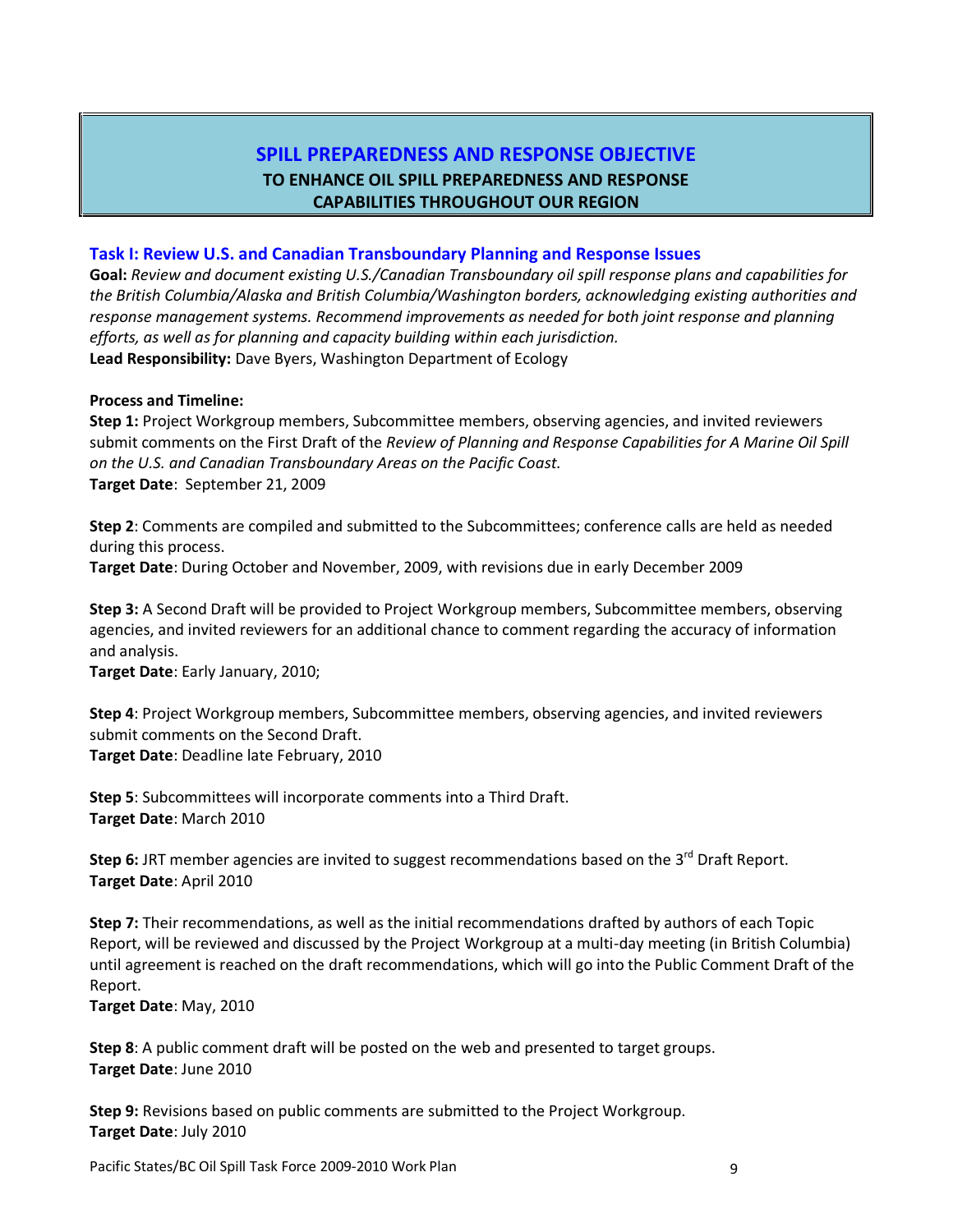**Step 10**: A final workgroup meeting will be held in Alaska to discuss and adopt the Final Report. **Target Date**: August 2010

**Step 11**: The final report is published on the Task Force website and others as appropriate, and is submitted to appropriate persons and agencies. **Target Date**: Fall 2010

### **Task Workload:**

- Executive Coordinator: Project Workgroup and Subcommittee staffing and coordination. Serve as liaison to the Coordinating Committee as needed.
- Washington Department of Ecology, Alaska Department of Environmental Conservation, British Columbia Ministry of Environment: Chair Project Workgroup and Subcommittees, and appoint other agency personnel to serve on Subcommittees as appropriate. Serve as liaison to the Coordinating Committee as needed.
- Coordinating Committee: Provide ongoing advice and oversight.

### **TASK II: Advocate for increases in U.S. Limits of Liability**

**Goal:** *To maintain the solvency of the U.S. Oil Spill Liability Trust Fund, petition appropriate federal agencies to increase the OPA Limit of Liability to reflect increases in the CPI since 1990.* **Lead Responsibility:** Executive Coordinator

#### **Process and Timeline:**

**Step 1:** Submit letters of petition to the U.S. Environmental Protection Agency for non-transportation related onshore facilities; to the Department of Interior for offshore facilities and related pipelines; and to the Department of Transportation for transportation-related onshore facilities, deepwater ports, and onshore pipelines, motor carriers, and railroads. Ask the Secretary of each agency to initiate rulemaking to increase the Oil Pollution Act Limit of Liability for these regulated entities to reflect increases in the CPI since 1990. $<sup>1</sup>$ </sup> **Target Date:** March, 2010

**Step 2**: Track rulemaking and the public docket regarding our letter petitioning the Department of Homeland Security (i.e., the U.S. Coast Guard) to initiate rulemaking to increase the Oil Pollution Act Limit of Liability to reflect increases in the CPI since 1990 for oil handling facilities under their authority. **Target Date**: Ongoing

**Step 3:** Track the public docket regarding rulemaking by U.S. Environmental Protection Agency, the Department of Interior, and the Department of Transportation in response to our petitions. **Target Date:** Ongoing

 $^1$  In November, 2005 the Pacific States/British Columbia Oil Spill Task Force petitioned the U.S. Coast Guard to adjust the Limits of Liability for tank vessels, tank barges, non-tank vessels, and appropriate facilities by the Consumer Price Index (CPI) increase since the Oil Pollution Act (OPA) was passed in 1990. That petition for rulemaking and response are located at [http://dms.dot.gov/;](http://dms.dot.gov/) the complete docket number is USCG-2005-23163. The Delaware River Protection Act of 2006 amended and increased liability limits under OPA for all vessel types - i.e. all tank vessels, which includes tank barges, as well as other non-tank vessels. The increases to limits were approximately 50%, which roughly corresponds to the consumer price index increases since OPA was enacted. Increases to liability limits for single hull tank vessels (approximately 150%) far exceeded consumer price index increases. The Act also amended the provision authorizing further increases to limits based on consumer price index increases to begin from the date of enactment of the Act. Authority for future rulemaking to increase vessel limits of liability is limited to consumer price increases. The USCG is now required to make those adjustments every three years.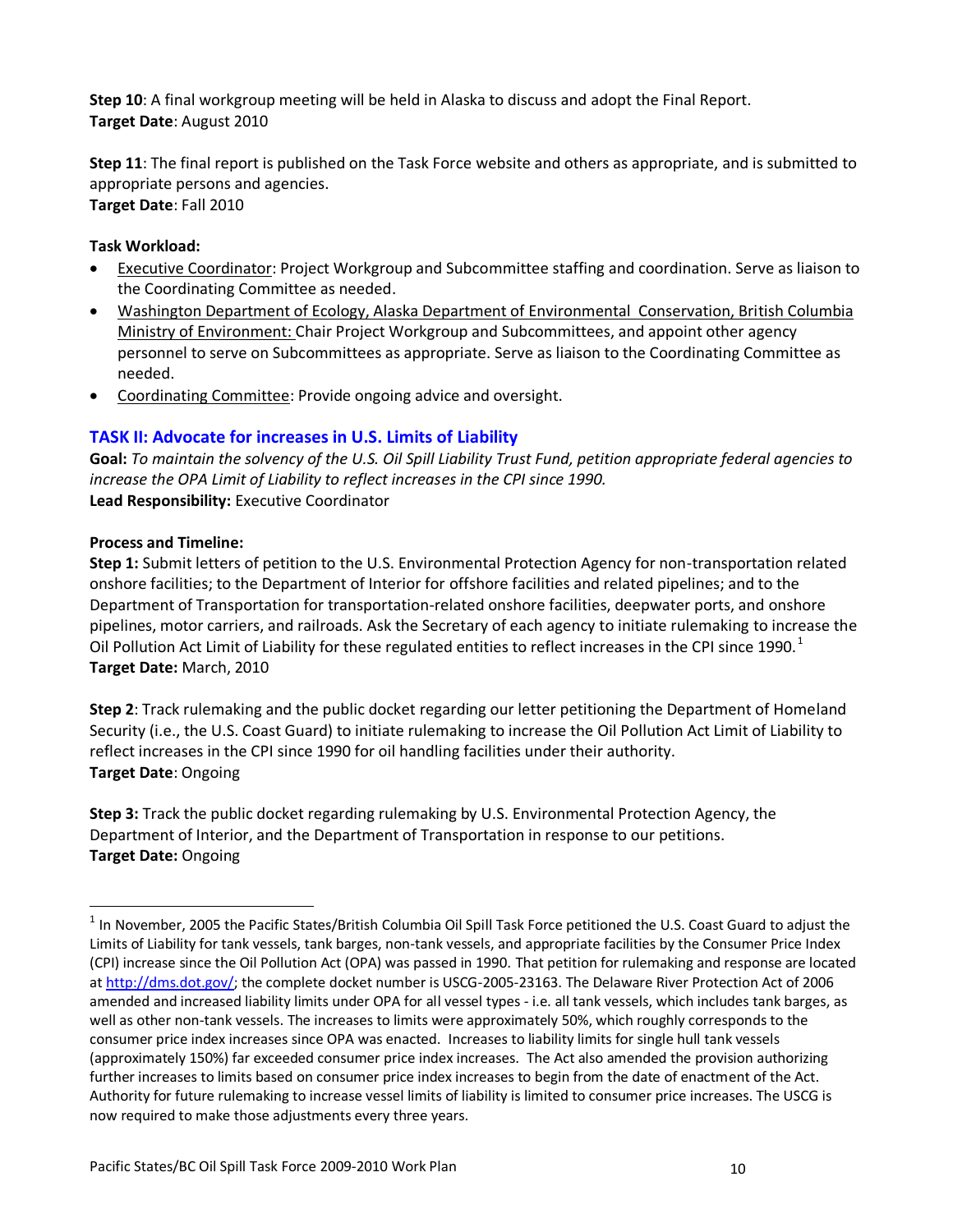- Executive Coordinator: Overall implementation and coordination as described above.
- Coordinating Committee: Advice and oversight.

#### **Task III: Track changes to ICS guidance, forms, and applications**

**Goal:** *Review and comment on any proposed changes to the U.S. federal guidance regarding the use of the Incident Command System for oil spill response, and track related topics of concern.* **Lead Responsibility:** Larry Iwamoto, Alaska Department of Environmental Conservation

#### **Process and Timeline:**

**Step 1:** A standing workgroup (including Mike Zollitsch of Oregon DEQ, Larry Iwamoto of the Alaska DEC, Elin Storey of the Washington Department of Ecology, Chris Klumpp from California OSPR, and Curtis Martin from the Hawaii Department of Environmental Health) will convene by conference call as necessary to review and comment on proposed changes to the guidance regarding the use of the Incident Command System for oil spill response. Other topics of concern may also be addressed by the ICS Committee, as proposed by workgroup members or the Task Force Coordinating Committee.

**Target Date**: Ongoing, or as needed

**Step 2**: Consensus comments on U.S. federal rulemaking will be provided to the Coordinating Committee for review/comment prior to filing on behalf of the Pacific States/British Columbia Oil Spill Task Force. **Target Date:** Ongoing, as needed

**Step 3:** In addition to supporting this standing ICS Workgroup, the Task Force Member agencies will promote inclusion of NRDA elements in drill scenarios. **Target Date:** Ongoing

#### **Task Workload:**

- **Executive Coordinator: Staff support and coordination for the Committee.**
- Coordinating Committee: Provide comment on the draft recommendations, and provide general project oversight.

#### **TASK IV: Update the Integrated Vessel Response Plan Matrix and expand it to Nontank Vessels**

**Goal:** *Update the Integrated Vessel Response Plan (IVRP) guidance matrix for tank vessels, and develop a similar guidance matrix once the U.S. Coast adopts final regulations covering vessel response plans for nontank vessels.* 

**Lead Responsibility:** Executive Coordinator

#### **Process and Timeline:**

**Step 1:** Update the Integrated Vessel Response Plan (IVRP) guidance matrix for tank vessels as needed. **Target Date:** January, 2010

**Step 2:** If Member Agencies and the U.S. Coast Guard are willing to accept non-tank vessel plans in the IVRP format, develop a similar matrix for non-tank vessel contingency plans.

**Target Date**: As needed, following USCG adopting of final regulations covering vessel response plans for nontank vessels.

**Step 3:** Publish revisions on the Task Force web site as appropriate. **Target Date**: As needed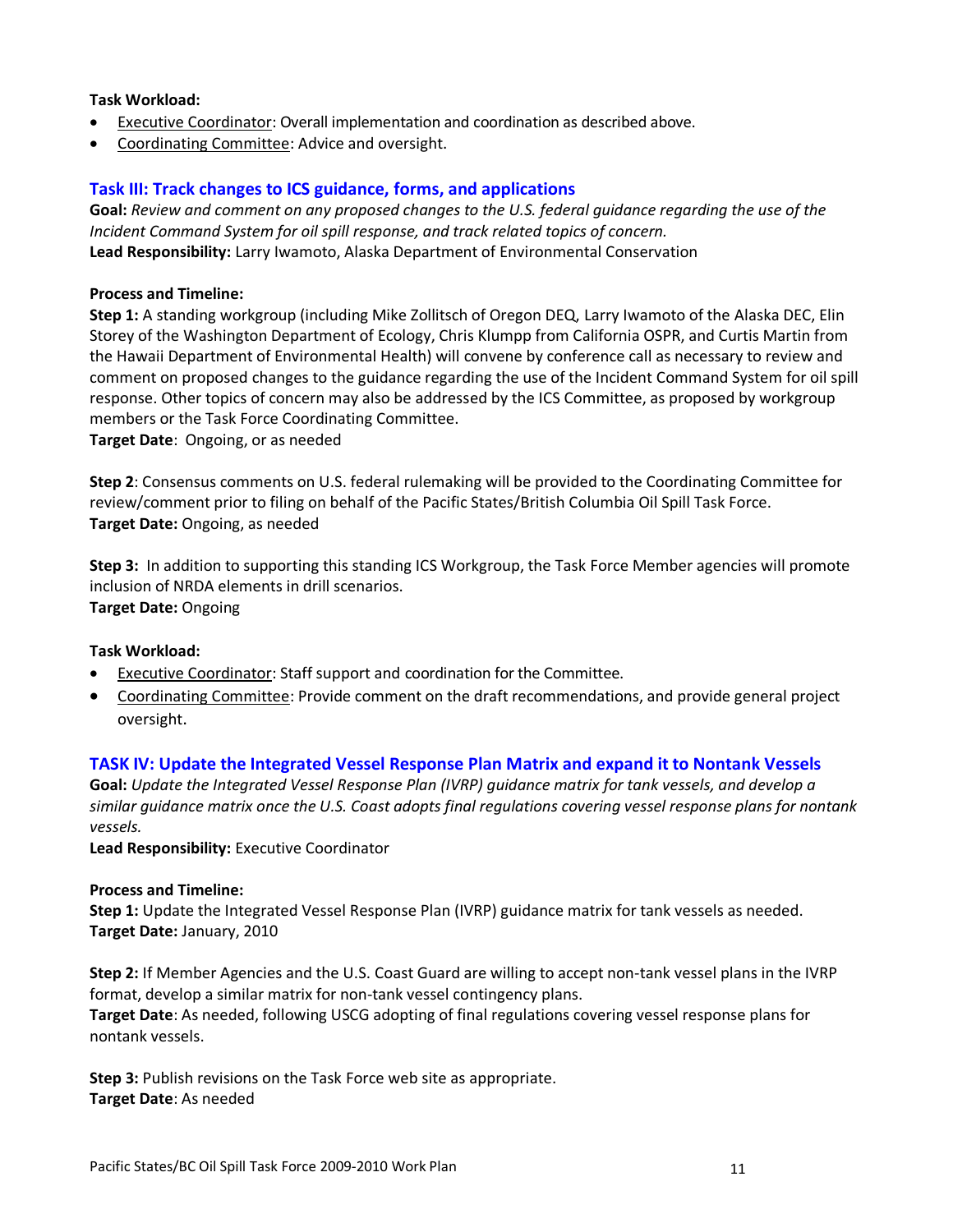- Coordinating Committee: Advise the Executive Coordinator of any rule revisions by their agencies affecting vessel contingency plans.
- Executive Coordinator: Overall coordination and implementation as described above.

### **TASK V: Maintain and extend usage of the OILS 911 Spill Reporting Number**

**Goal:** *Maintain and monitor use of the 1-800-OILS-911 spill reporting phone number for British Columbia, Washington, Oregon, and California. Expand to Alaska as feasible.* **Lead Responsibility:** Executive Coordinator

#### **Process and Timeline:**

**Step 1:** Pay the fee to maintain the 1-800-OILS-911 spill reporting system. **Target Date:** Monthly

**Step 2:** Provide Coordinating Committee with usage reports on the spill reporting system. **Target Date:** Quarterly

**Step 3:** Each participating member agency will ensure that participation by their jurisdiction is running smoothly and that information regarding the OILS 911 number is provided to their recreational boating and fishing community.

**Target Date:** Ongoing

**Step 4:** Coordinate with AT&T regarding any questions pertaining to usage data. **Target Date:** Ongoing

#### **Task Workload:**

- Coordinating Committee: Ensure that member agency responsibilities are met and report any problems to the Executive Coordinator.
- Executive Coordinator: Overall coordination and implementation as described above.

#### **TASK VI: Monitor Mutual Aid Issues**

**Goal:** *Track Mutual Aid experiences and issues, updating the Task Force Mutual Aid Agreements as necessary.*

**Lead Responsibility:** Executive Coordinator

#### **Process and Timeline:**

**Step 1:** Task Force member agencies will include mutual aid in drill designs as possible. Coordinating Committee members will report on any problems encountered during drills, and the Committee will direct the Executive Coordinator to make revisions to the Mutual Aid Agreements as needed. **Target Date:** Ongoing

**Step 2:** Task Force member agencies will share staff under the 1993 Mutual Aid Agreement as needed for spill responses, recognizing that this supplements each agency's response capabilities and also provides response experience for visiting agency staff.

**Target Date:** As needed.

**Step 3**: Task Force member agencies will maintain training levels for their staff as well as passports for travel between Canada and the U.S. **Target Date:** Ongoing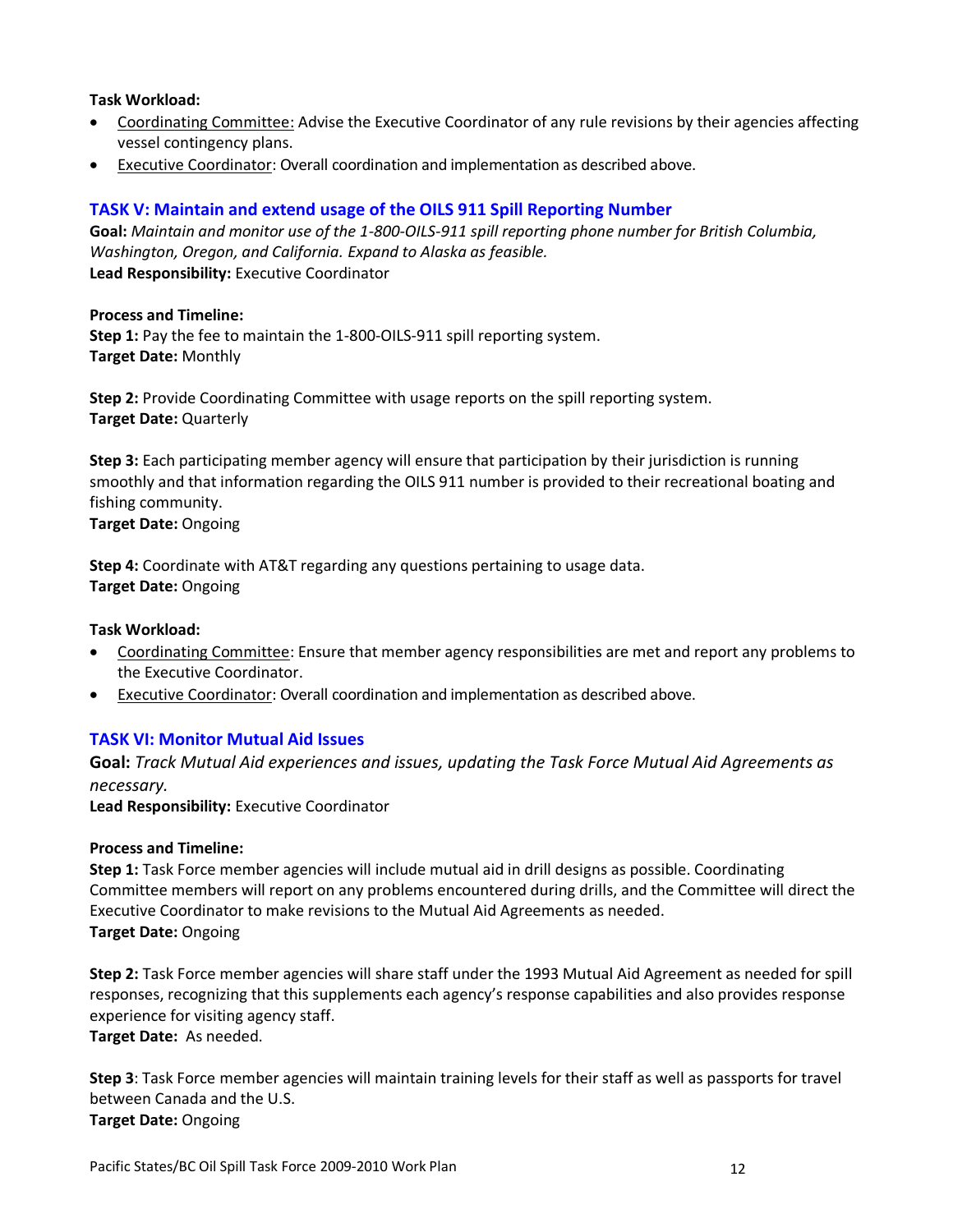- Coordinating Committee: Ensure that member agency responsibilities are met and report any problems to the Executive Coordinator.
- Executive Coordinator: Overall coordination and implementation as described above.

**TASK VII: Conduct an "electronic" workshop for representatives of Task Force Member agencies on the topic of using "social media" to improve public outreach during a spill response incident Goal:** *To improve our ability to communicate with the public during a spill event* **Lead Responsibility:** Executive Coordinator working with Dr. Todd Hass, Washington Department of Ecology

#### **Process and Timeline:**

**Step 1:** The Executive Coordinator will work with Dr. Hass to outline a program and with the Coordinating Committee to identify appropriate representatives from each agency to participate. **Target Date: January, 2010**

**Step 2**: The Executive Coordinator will work with Dr. Hass and the agency representatives to finalize a "workshop" agenda and establish a conference call date.

#### **Target Date: Late March, 2010**

**Step 3**: Conduct the workshop, document the discussion, and establish follow-up steps as needed. **Target Date: Late April, 2010**

#### **Task Workload:**

- Executive Coordinator: Overall coordination and implementation as described above.
- Todd Hass: Work with the EC and designated representatives to develop and "deliver" the workshop program
- Coordinating Committee: Nominate appropriate representatives from their agencies and ensure participation.

### **TASK VIII: Establish a standing workgroup of Member Agency representatives to monitor developments in oil spill R&D, provide input regarding priority projects, and implement adoption of Best Available Technologies.**

**Goal:** *To improve our knowledge of current oil spill research and development projects, to provide input regarding projects of value to our Member Agencies, and to facilitate use of Best Available Technologies.*

**Lead Responsibility:** Judd Muskat, California Office of Spill Prevention and Response

#### **Process and Timeline:**

**Step 1:** The Executive Coordinator will work with the Coordinating Committee to identify workgroup representatives from each member agency and confirm participation by MMS. Mr. Muskat will confirm a representative from the U.S. Coast Guard R&D Center. **Target Date:** 11/1/2009

**Step 2**: The Executive Coordinator will work with Mr. Muskat and the workgroup to establish an agenda and confirm a data for the first conference call of the R&D Workgroup. **Target Date**: Late November, 2009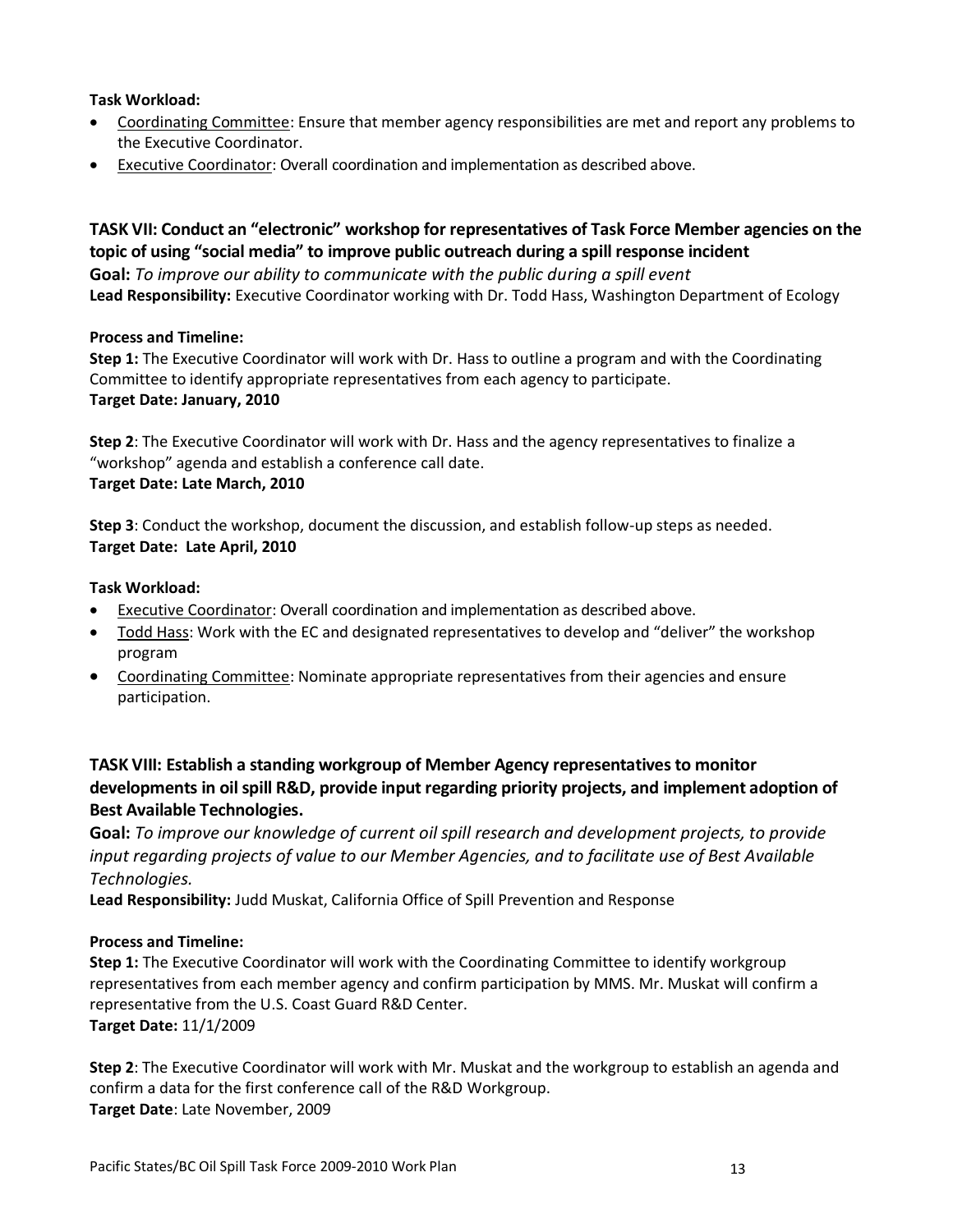**Step 3**: The conference call will be conducted, documented, and follow-up steps identified. The frequency of calls will be determined, but they are anticipated to occur quarterly or as-needed. **Target Date**: Early December, 2009

#### **Task Workload:**

- Executive Coordinator: Overall coordination and implementation as described above.
- Judd Muskat: Work with the EC and designated representatives to develop agendas for the conference calls and provide leadership on the calls.
- Coordinating Committee: Nominate appropriate representatives from their agencies and ensure participation.

### **TASK IX: Spill Preparedness/Response Topics of Concern**

**Goal:** *Monitor and share information on the following Spill Preparedness/Response Topics of Concern:*

- Volunteer registration and tracking software
- Oil spill drill programs
- Applied response technologies and regulations
- Oil Spill research and development, including BAT and BAP
- Oil Spill Response Organization (OSRO) certifications, mergers, mutual aid, and response capabilities
- Joint Information Center (JIC) planning, training, and guidelines
- Natural Resource Damage Assessment (NRDA) initiatives, issues, and activities, including NRDA assessments and collections
- Coordination of inter-jurisdictional wildlife care
- West Coast sea bird and other vulnerable marine populations threatened by oil spills
- Development of remote sensing capabilities, application of RADARSAT, and implementation of 24-hour response operations where it would be safe and effective
- Preparedness/Response Lessons Learned
- Contingency plan regulations and preparedness/response issues re: nontank vessels
- Track planning for Potential Places of Refuge and applications of POR decision-making guidelines
- Status of the Oil Spill Liability Trust Fund
- Plans for the 2010 Spill of National Significance Drill

**Responsibility:** Executive Coordinator, Coordinating Committee, designated Points of Contact **Process:** Share information at quarterly meetings or as appropriate between meetings. **Timeline:** Ongoing

#### **Task Workload:**

- Executive Coordinator and Coordinating Committee: Monitor and share information on Topics of Concern between and at quarterly meetings.
- Each Agency: Establish Points of Contact to monitor and exchange information on Topics of Concern.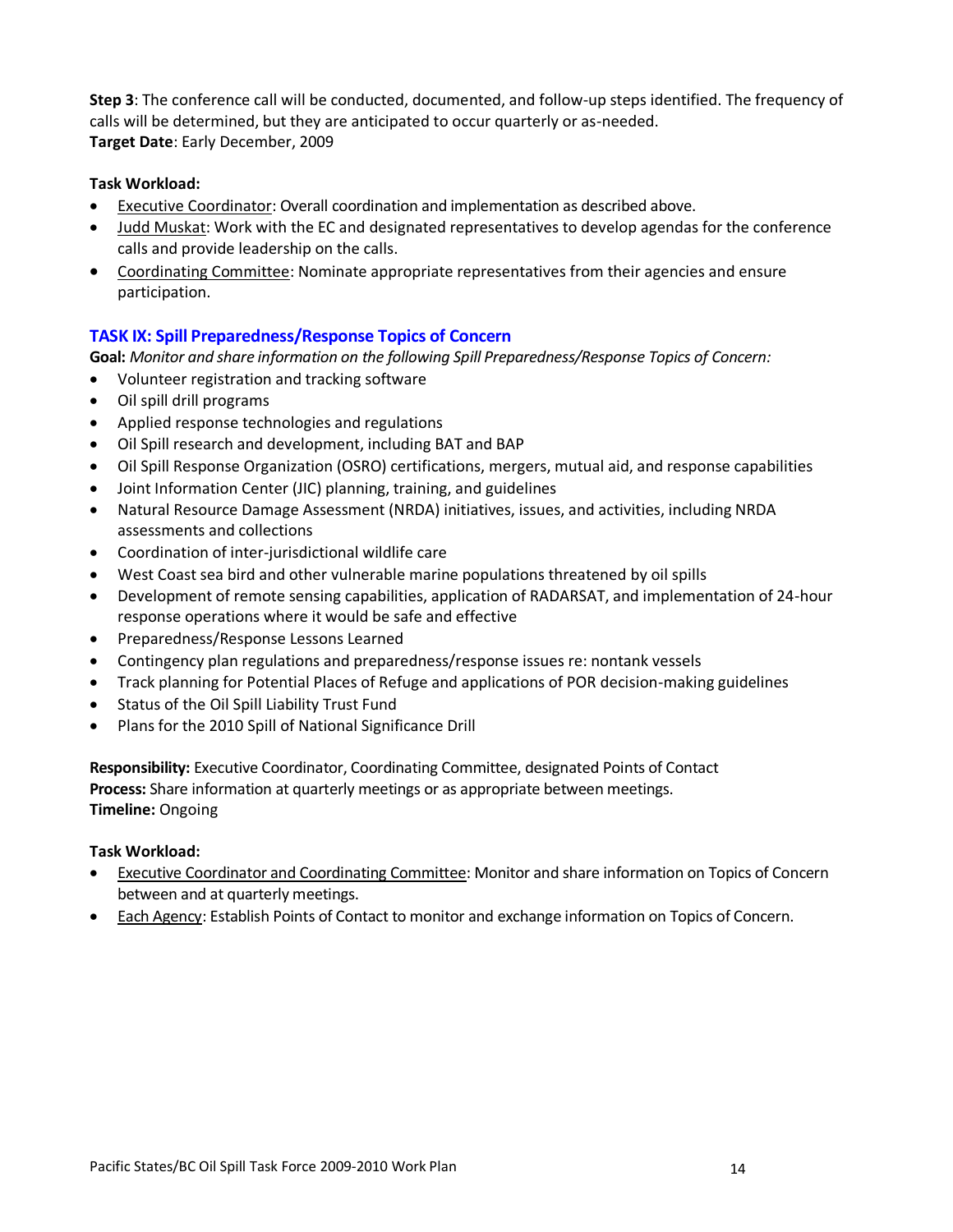### **COMMUNICATIONS OBJECTIVE**

### **TO CONTINUOUSLY IMPROVE COMMUNICATIONS WITHIN THE TASK FORCE AS WELL AS WITH KEY STAKEHOLDERS AND THE GENERAL PUBLIC, AND TO MAINTAIN A HIGH LEVEL OF PUBLIC AND STAKEHOLDER INVOLVEMENT IN TASK FORCE ACTIVITIES**

### PART A. STAKEHOLDER OUTREACH/EXTERNAL COMMUNICATIONS

### **TASK I: Debrief the 2009 Clean Pacific Conference and Plan for the 2011 Clean Pacific**

**Goal:** *Working with the TradeFair Group, the 2009 Program Committee, and the U.S. Coast Guard (conference cohosts), incorporate Lessons Learned from the 2009 Clean Pacific Conference into planning for the 2011 Clean Pacific Conference.*

**Lead Responsibility**: The Executive Coordinator and the Coordinating Committee

#### **Process and Timeline:**

**Step 1:** Work with TradeFair Group, the 2009 Program Committee, and the U.S. Coast Guard to debrief the 2009 Conference and determine key Lessons learned. **Target Date:** Fall, 2009

**Step 2:** Work with the TradeFair Group and the U.S. Coast Guard to develop preliminary plans for the 2011 Clean Pacific Conference which reflect those Lessons Learned. **Target Date:** As needed

#### **Task Workload:**

- Coordinating Committee: Provide guidance and oversight as necessary.
- Executive Coordinator: Overall coordination of implementation as described above.

#### **TASK II: Stakeholder Outreach**

**Goal:** *Provide opportunities for public involvement in Task Force deliberations and education about Task Force activities.*

**Lead Responsibility:** The Executive Coordinator will take the lead, working with the Coordinating Committee and Task Force Members.

#### **Process and Timeline:**

**Step 1:** As approved by the Coordinating Committee, invite key stakeholders to participate in project work groups. **Target Date:** Ongoing

**Step 2:** Invite the public to attend the 2010 Annual Meeting, which will include Task Force and member agency updates, as well as speakers addressing topics of current concern. The 2010 Annual Meeting is scheduled to be hosted by the Hawaii Department of Health in the Task Force's meeting location rotation schedule. **Target Date:** September, 2010

**Step 3:** In conjunction with the Annual Meeting, produce an Annual Report on Task Force and member agency activities and accomplishments. **Target Date:** August, 2010

Pacific States/BC Oil Spill Task Force 2009-2010 Work Plan 15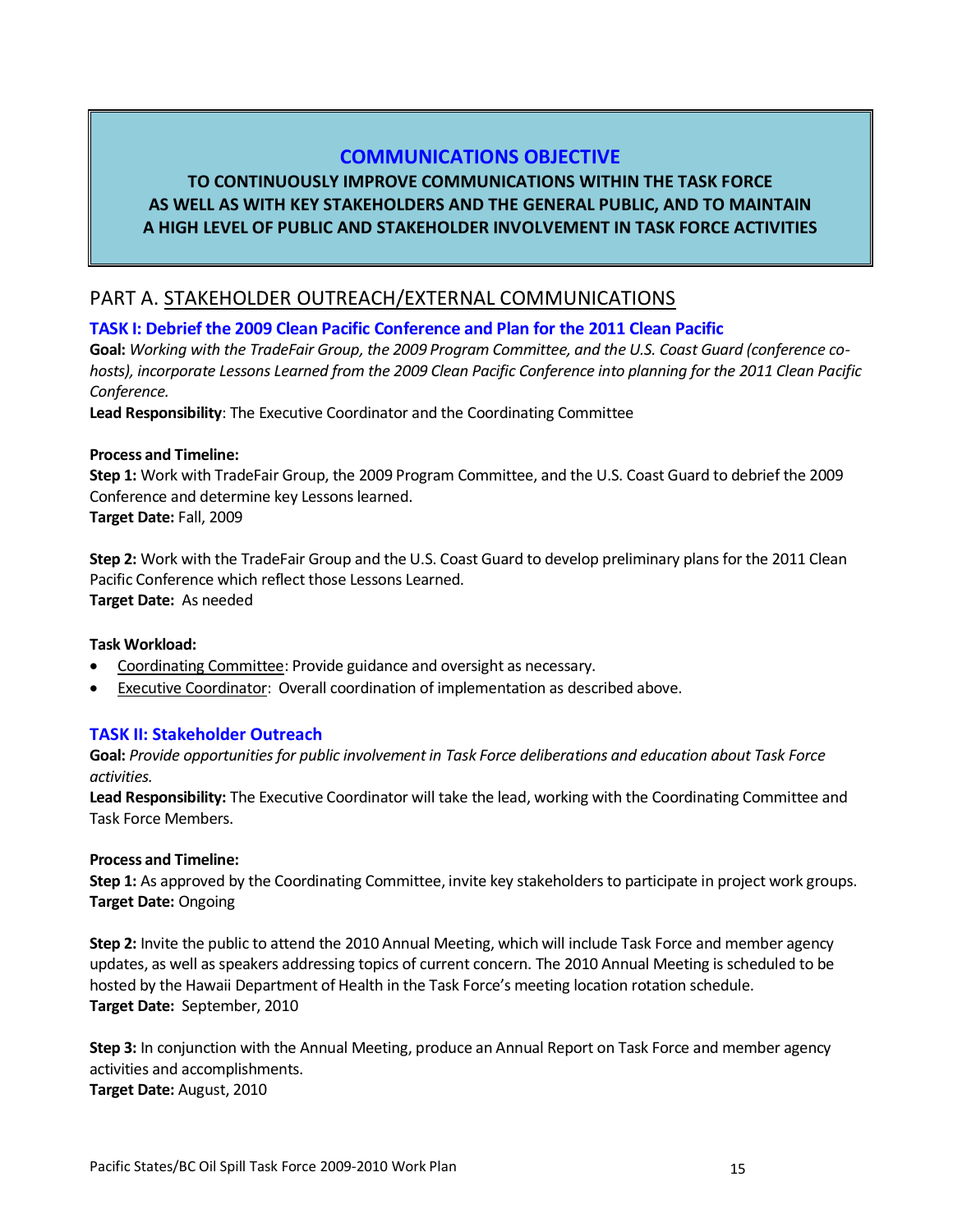**Step 4:** The Executive Coordinator will respond to information requests and speaking invitations, plus attend hearings, meetings, and conferences consistent with the mission of the Task Force and the interests of its member agencies.

#### **Target Date:** Ongoing

**Step 5:** Coordinating Committee members will serve as points of contact for other state or provincial agencies as needed to insure that all appropriate issues are before the Task Force. As key stakeholders, other agencies will be invited to provide updates on their activities when appropriate. **Target Date:** Ongoing

**Step 6:** Maintain contacts with key US and Canadian federal agencies and other coastal states and provinces. **Target Date:** Ongoing

**Step 7:** The Executive Coordinator will represent the Task Force at meetings of the American Petroleum Institute's Spills Advisory Group and the AWO/USCG Quality Steering Committee for the Pacific Region. **Target Date:** Meetings as scheduled

#### **Task Workload:**

- Each Agency: Provide agency program information for the Annual Report.
- Coordinating Committee: Specific esponsiblity for Steps 1 and 5 above.
- Executive Coordinator: Overall coordination and implementation as described above.

#### **TASK III: Maintain the Task Force Website**

**Goal:** *Maintain the website which provides information on the Task Force and its activities as well as links to member and federal agency websites.*  **Lead Responsibility:** Executive Coordinator

#### **Process and Timeline:**

**Step 1:** Ensure that current information including meeting and event announcements and summary notes, reports including the Annual Report, comments, agreements, member websites, Annual Work Plans, and the current Strategic Plan are available on the website.

**Target Date:** Ongoing

**Step 2**: Provide notice to key stakeholders and media contacts when event notices, project reports, meeting notes, or other items of current interest are posted on the website. **Target Date:** Ongoing

**Step 3:** Maintain a calendar of relevant conferences and events**. Target Date:** Ongoing

#### **Task Workload:**

- Each Agency: Use the web site as a resource for information on Task Force activities, reports, resolutions, and agreements.
- Coordinating Committee: Ensure that links for their agency sites are current on the Task Force website. Ensure that their agency website provides a link to the Task Force site.
- Executive Coordinator: Provide Task Force information in electronic format to the webmaster and periodically review the website for accuracy and currency. Provide notice of postings to stakeholders and media contacts.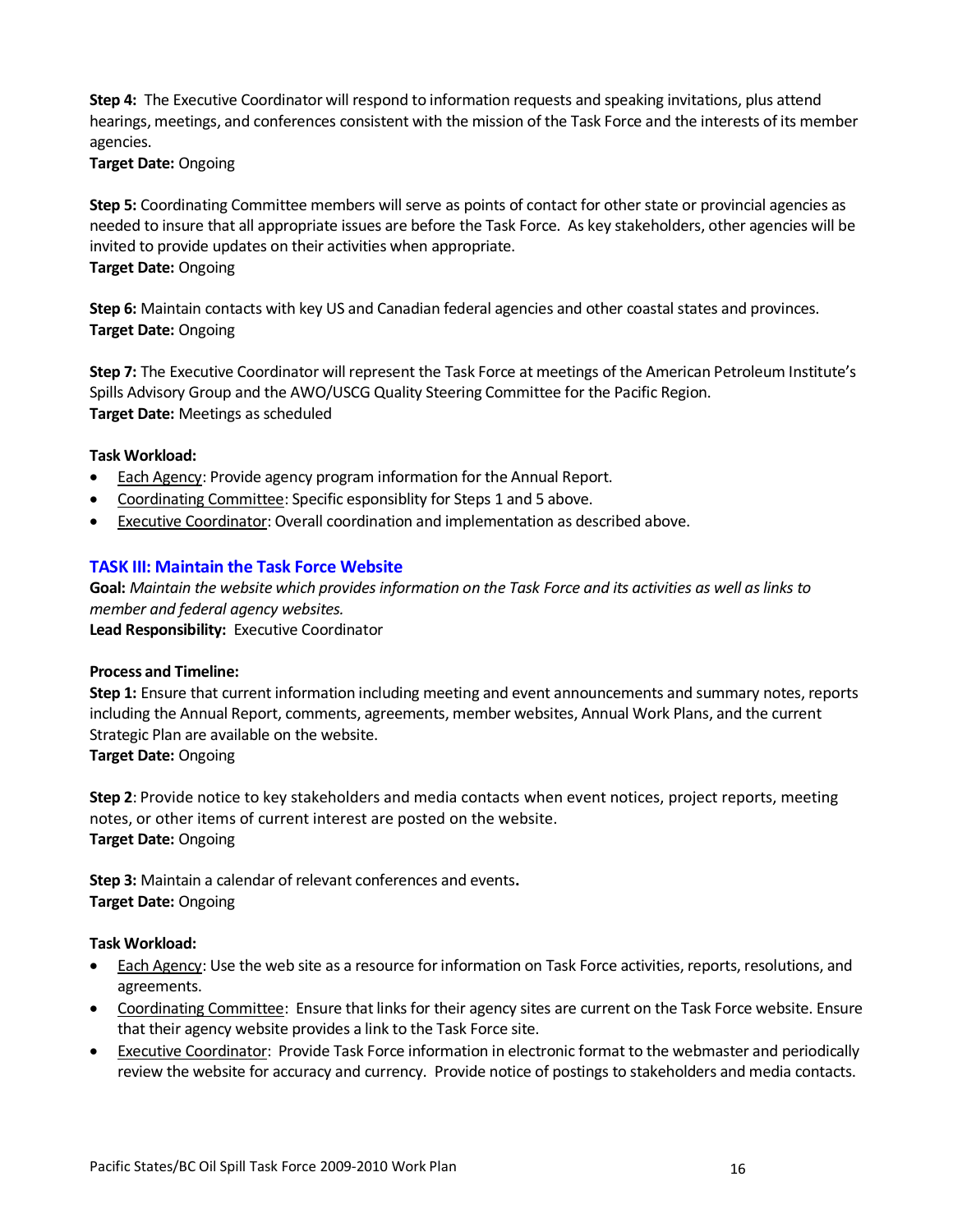### **TASK IV: Track and Comment on Federal Policy Development**

**Goal:** *Track policy development at the US and Canadian federal levels, as well as at international levels, and provide comment and input on behalf of the Task Force.* 

**Lead Responsibility:** The Executive Coordinator will take the lead with US and Canadian federal and international agencies.

#### **Process and Timeline:**

**Step 1:** Notify the Coordinating Committee of chances for comment or input to federal or international initiatives. **Target Date:** Ongoing

Step 2: Written comments will be coordinated by the Executive Coordinator according to established procedures<sup>2</sup>. **Target Date:** Ongoing

#### **Task Workload:**

- Each Agency: Suggest opportunities for comment. Draft comments as they choose.
- Coordinating Committee: Suggest opportunities for comment. Review opportunities for comment and submit drafts by specified deadlines.
- Executive Coordinator: Overall coordination and implementation as described above.

### **TASK V: Maintain the Legacy Awards Program on a biennial basis**

**Goal**: *Create incentives to reduce the risks and the impacts of oil spills by maintaining the Legacy Awards program on a biennial basis, consistent with the Clean Pacific Conferences. Legacy Awards honor and publicize public and private sector initiatives that go beyond regulatory requirements to improve oil spill prevention, preparedness, and response.*

**Lead Responsibility:** Executive Coordinator

### **Process and Timeline:**

 $\overline{a}$ 

**NOTE:** All steps pursuant to awarding the 2011 Legacy Awards will take place in 2011, as follows: **Step 1:** Website announcement requesting nominations for the 2011 Legacy Awards **Target Date:** April, 2011

**Step 2:** The Coordinating Committee reviews nominations and makes award recommendations to the Task Force Members, who make final selections, not to exceed five. **Target Date:** June - July 2011

**Step 3:** Task Force Members chose 2011 Legacy Award winners. Notifications are sent and awards ordered. **Target Date:** July – August, 2011

**Step 4:** 2011 Legacy Award Winners are announced. **Target Date:** August, 2011

<sup>&</sup>lt;sup>2</sup> Task Force comment procedures are as follows:

<sup>1.</sup> Executive Coordinator or a member agency notifies the Coordinating Committee of a comment opportunity. The Executive Coordinator sets a deadline for draft comments to be submitted.

<sup>2.</sup> Member agencies' draft comments are compiled or an initial draft is developed by the Task Force. This draft is sent to the Coordinating Committee for a review and comment process until consensus is achieved.

<sup>3.</sup> Final consensus comments are submitted on behalf of the Task Force.

<sup>4.</sup> Nothing in this process precludes member agencies from submitting their own comments as well.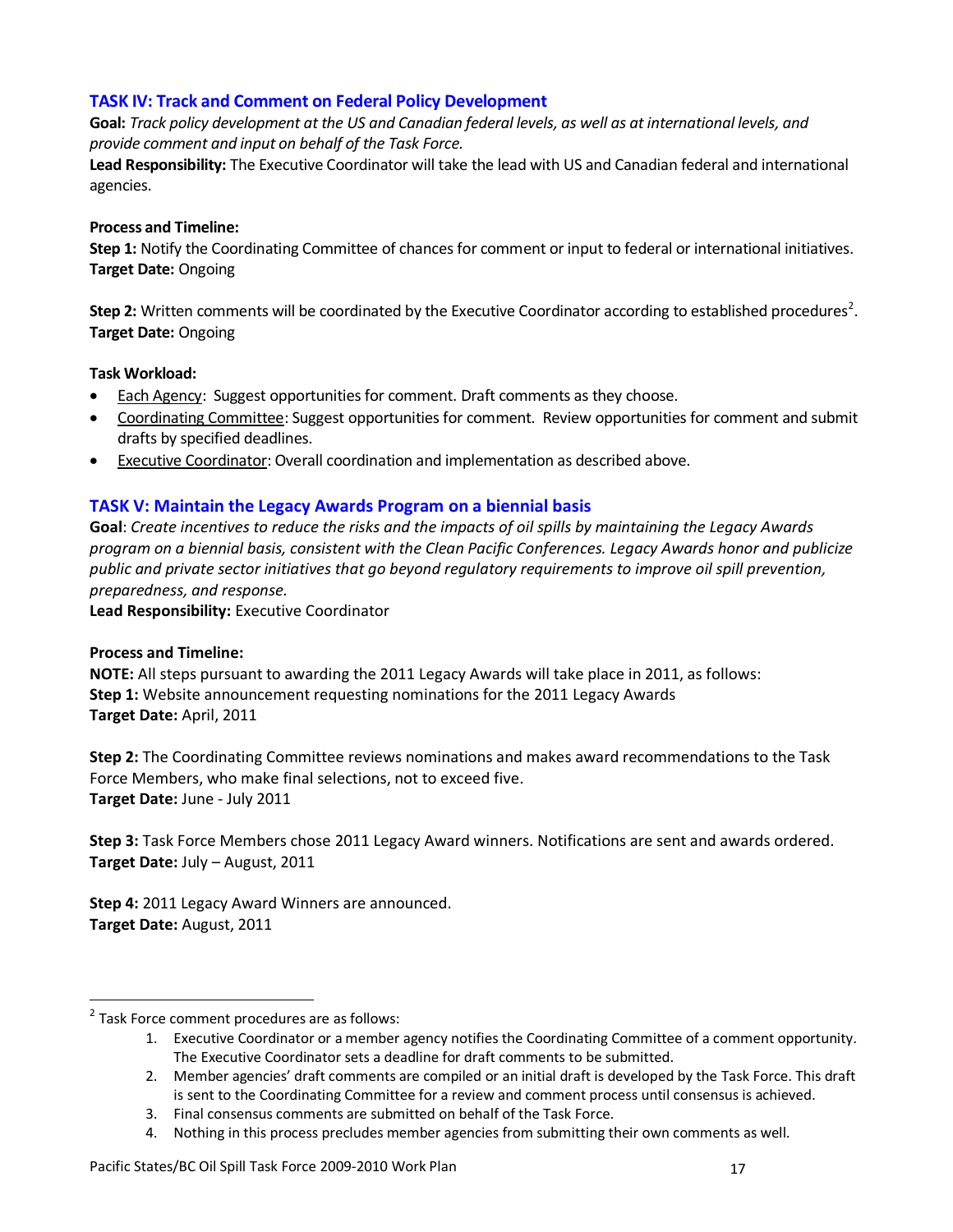**Step 5:** 2009 Legacy Awards are presented at the 2011 Clean Pacific Conference. **Target Date:** September, 2011

#### **Task Workload:**

- Each Agency: Task Force members review the Coordinating Committee's recommendations and makes final decisions on Legacy Award winners.
- Coordinating Committee: Review and discuss nominations as compiled by the Executive Coordinator, and make final recommendations to the Task Force Members. Provide additional research on nominees if necessary.
- Executive Coordinator: Overall coordination and implementation as described above.

#### **TASK VI: Maintain Partnerships with US and Canadian Federal Agencies**

**Goal:** *The Coordinating Committee and/or the Executive Coordinator will meet annually with US and Canadian federal oil spill regulatory agencies to identify and facilitate partnership opportunities on regional issues of common concern.*

**Lead Responsibility:** Executive Coordinator

#### **Process and Timeline:**

**Step 1:** Arrange a meeting of the U.S. Coast Guard/Pacific Area in conjunction with the Coordinating Committee's spring meeting, in order to implement the Task Force/USCG Pacific Area Memorandum of Understanding.

**Target Dates:** April, 2010

**Step 2:** Arrange meetings with the U.S. EPA and Canadian federal agencies as time and opportunities allow. **Target Date:** As appropriate

#### **Task workload:**

- Coordinating Committee: Participate in discussions outlined above, follow-through as necessary.
- Executive Coordinator: Facilitate discussions and arrange for meetings with federal officials.

#### **TASK VII: Expand the Task Force network of Contacts with Coastal States & Provinces**

**Goal:** *Continue to expand our network of contacts in other coastal U.S. states and Canadian provinces for purposes of information sharing, promotion of Unified Command, advancement of state/provincial interests, and enhanced opportunities for mutual aid during major oil spills.*  **Lead Responsibility:** Executive Coordinator

#### **Process and Timeline:**

**Step 1:** Maintain Points of Contact with the U.S. coastal states for purposes of information sharing and mutual aid.

**Target Date:** Ongoing

**Step 2:** Identify additional Points of Contact among mid-Atlantic Coast states and NE Canadian provinces for purposes of information sharing and mutual aid. **Target Date:** Ongoing

#### **Task workload:**

- Coordinating Committee: Provide oversight and guidance.
- Executive Coordinator: Overall coordination and implementation as described above.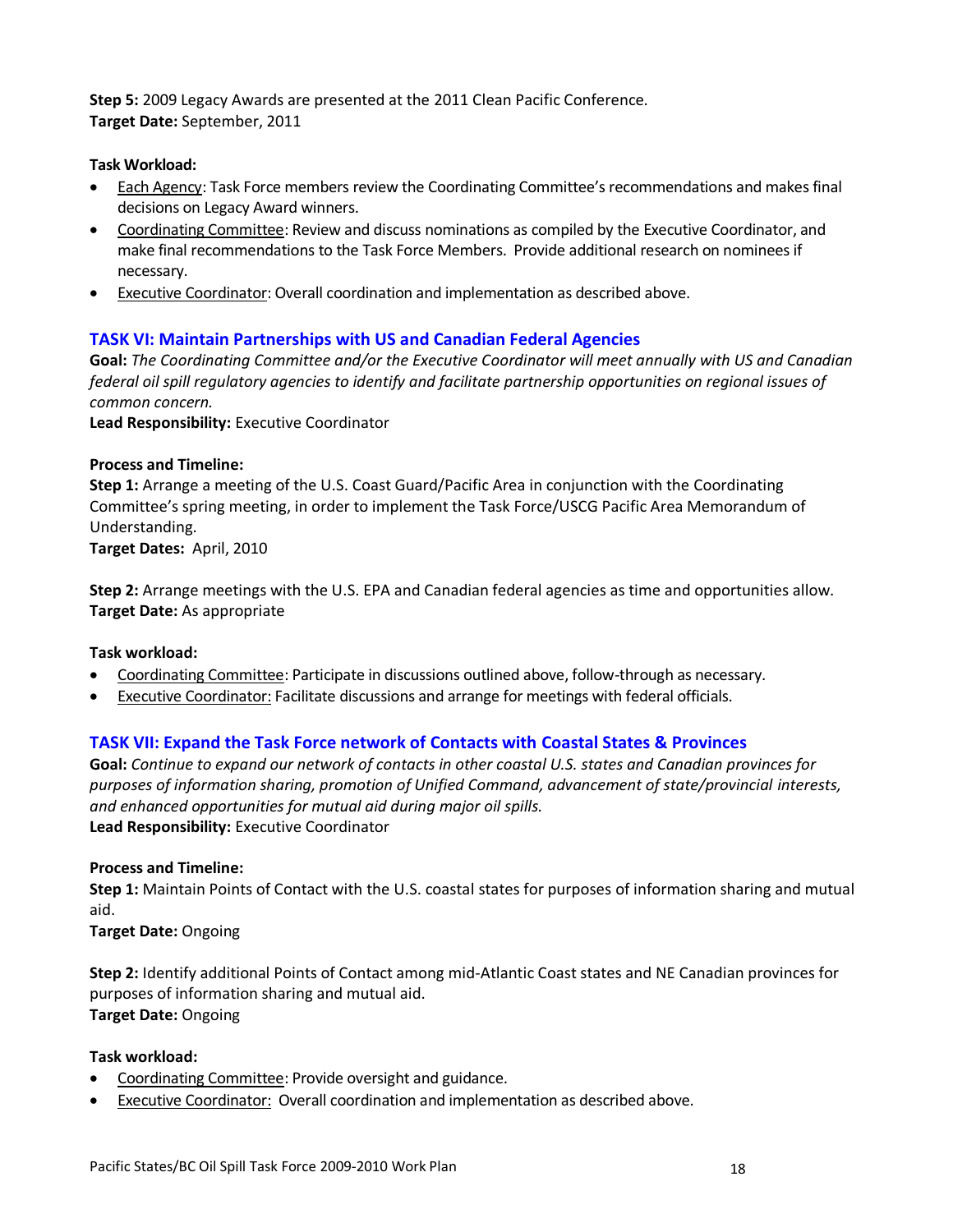### PART B. INTERNAL COMMUNICATIONS

#### **TASK I: Continuous Improvement of Communications between Member Agencies**

**Goal:** *Continue to improve communications between Task Force member agencies.* **Lead Responsibility:** The Executive Coordinator and the Coordinating Committee

#### **Process and Timeline:**

**Step 1:** The Executive Coordinator will provide a compilation of news clippings to the Coordinating Committee and other agency contacts in order to share information on key events and initiatives that may affect Task Force member agencies.

**Target Date:** Ongoing

**Step 2:** Exchange information on member agency initiatives and activities, including training opportunities. Encourage member agencies to share staff expertise according to the procedures established in Section 2.0 of the 1993 Mutual Aid Plan.

**Target Date:** Ongoing

**Step 3:** Maintain a current Contact List of Task Force Members and Coordinating Committee members. Points of Contact will be assigned by each agency to the Tasks and Topics of Concern noted in this Work Plan. **Target Date:** Update as needed

**Step 4:** Produce a Midterm Status Report to Task Force Members on the progress of Annual Work Plan projects and other current activities. Highlight important emerging issues as appropriate. **Target Date:** February 2010

**Step 5:** Use methods of electronic communication such as phone, email, or video-conferencing to supplement or replace travel to meetings.

**Target Date:** Ongoing, as resources allow

**Step 6:** Maintain a contact list for key stakeholders. Periodically circulate the list for Coordinating Committee review.

**Target Date:** Ongoing maintenance; list circulated periodically for review

**Step 7:** The Coordinating Committee will meet for purposes of information exchange and Task Force administration, rotating meeting locations among member jurisdictions.

#### **Target Dates and Locations:**

- o September 17, 2009: Portland, Oregon
- o January 12 & 14: by conference call
- o April 13-14, 2010: Washington (location to be determined)
- o July 13 & 15, 2010: by conference call
- $\circ$  September date to be determined: in conjunction with the Annual Meeting in Hawaii

**Step 8:** The Task Force Members will evaluate membership expansion proposals in response to any request to do so by any current Member.

**Target Date:** As needed

#### **Task Workload:**

- **Each Agency: Share staff expertise and support Coordinating Committee member's involvement.**
- Coordinating Committee: Facilitate ongoing information exchange among member agencies; review and update the Contact List and Staff Directory as requested. Encourage the exchange of staff among agencies.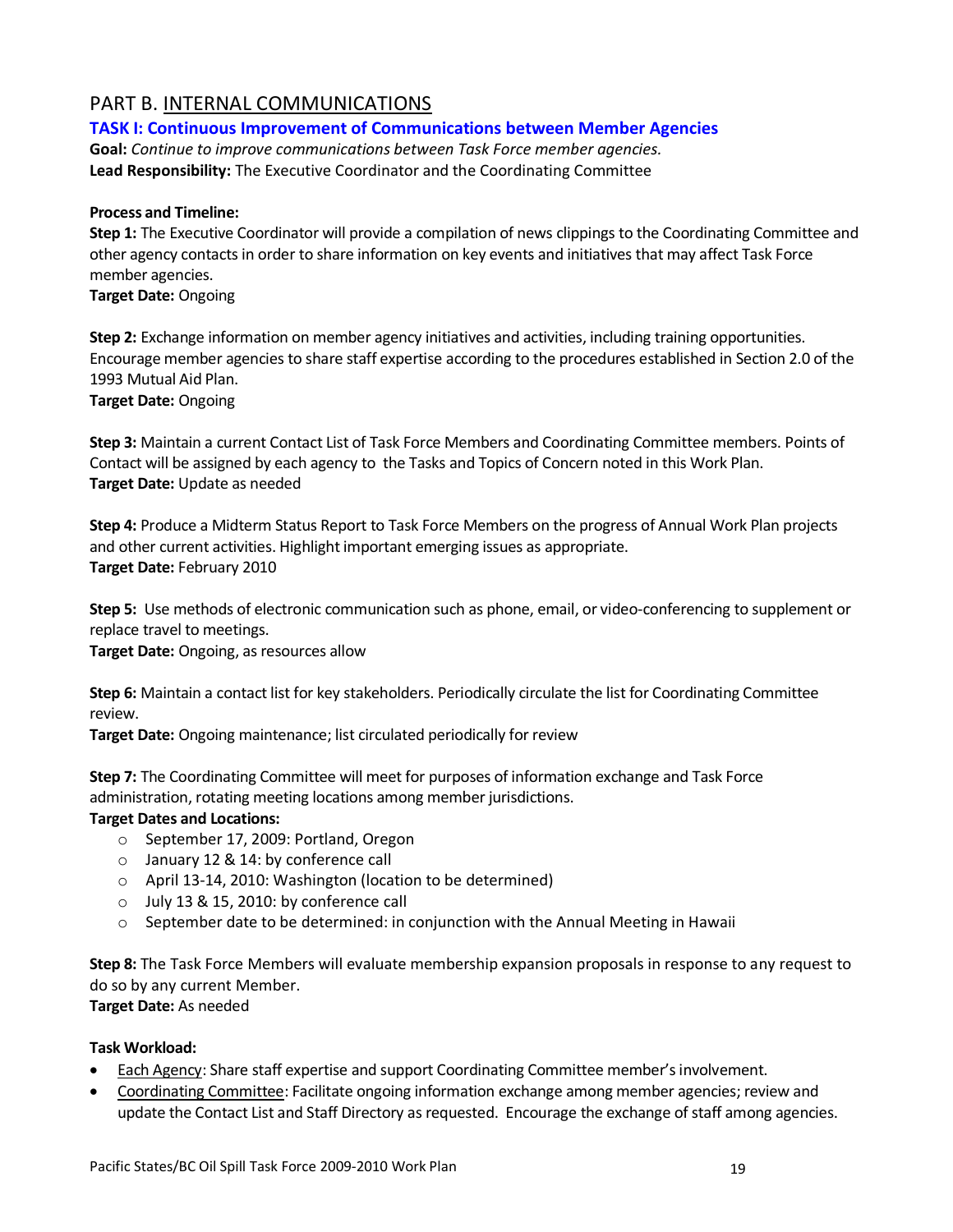Participate in Coordinating Committee meetings. Interpret the work of the Task Force to agency program staff and interpret their program staff needs to the Task Force as appropriate. Member agency spill program staff should communicate regional or U.S./Canadian Transboundary information of concern through their Coordinating Committee member.

Executive Coordinator: Overall coordination and implementation as described above.

### C. PLANNING

#### **TASK I: Develop the 2010-2011 Annual Work Plan**

**Goal:** *Develop the 2010-2011 Annual Work Plan pursuant to the mission, goals, objectives, and tasks outlined in the 2009-2012 Strategic Plan*

**Lead Responsibility:** The Executive Coordinator

#### **Process and Timeline:**

**Step 1:** The Executive Coordinator will provide the Coordinating Committee with an outline of possible tasks to be addressed under each objective from the Strategic Plan. These tasks may include ongoing tasks, tasks necessary to follow-up and implement projects from the prior year, and new tasks, either as identified in the 2009-2012 Strategic Plan or as have been identified as a result of spill incidents or other circumstances. The Executive Coordinator will facilitate discussion by the Coordinating Committee regarding these options towards an initial consensus on what they wish to accomplish for the coming year. **Target Date:** Spring 2010 Quarterly Meeting

**Step 2:** That consensus will then be put into the standard Annual Work Plan (AWP) format for their review and comment. That format will include an outline of the work expectations of each member agency and the Executive Coordinator, as well as a draft timeline that provides an overview of how these tasks will be accomplished during the work-year. **Target Date**: May – June 2010

**Step 3**: Once the Coordinating Committee has approved a draft AWP, the Executive Coordinator will ask them to review it with their Task Force Members in order to seek their input and approval. The Executive Coordinator will also work with the Coordinating Committee to identify Points of Contact within their agencies for each project or Topic of Concern. **Target Date**: July 2010

**Step 4**: The final draft AWP will then be adopted by the Task Force Members through signatures on the Statement of Authority Page. **Target Date**: September 2010

**Step 5**: The Executive Coordinator will post the final AWP on the Task Force web site, and send copies with the Annual Report to the Governors and the Premier. **Target Date**: Following adoption

#### **Task Workload:**

- Each Agency: Participate in discussions and reviews of iterative drafts, providing feedback and guidance.
- Coordinating Committee: Provide leadership within their agencies to gather feedback and comments, and ensure that their Task Force Members' views and comments are communicated.
- Executive Coordinator: Overall coordination and implementation.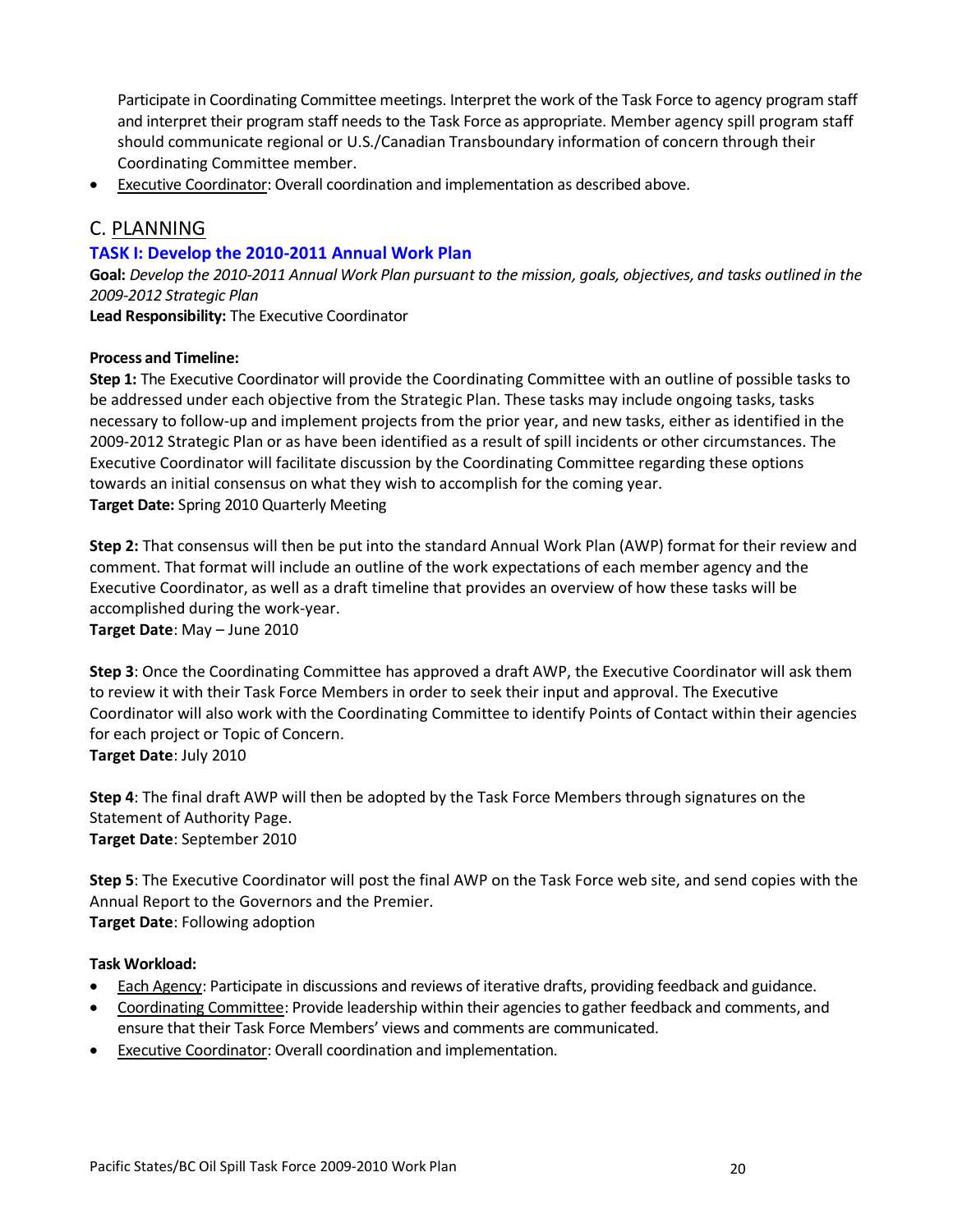### **ATTACHMENT A**

#### **LONG TERM VISION STATEMENT**

No Spilled Oil

#### *MISSION STATEMENT*

The mission of the Oil Spill Task Force is to strengthen State and Provincial abilities to prevent, prepare for, and respond to oil spills.

### **ONGOING GOALS**

Prevent spills that impact natural resources in our member jurisdictions, both large spills with significant impacts and chronic small spills with cumulative impacts.

Facilitate communication among member agencies in order to promote policy uniformity and consistency, improve prevention, preparedness, response, and recovery capabilities, and maximize efficiency of effort by sharing ideas and "products";

Clarify the roles and responsibilities of state and provincial agencies with regard to federal agencies in order to reduce regulatory gaps and overlaps while avoiding potential conflicts;

Advocate in national and international arenas on issues of common concern, building respect through credibility, clarity of purpose, and collaboration;

Serve as a catalyst for improvements by working cooperatively with federal agencies, other states and provinces, industry, response contractors, public interest groups, and concerned citizens to create opportunities for policy and technology breakthroughs;

Educate the public and stakeholders on the impacts of oil spills and issues relating to spill prevention, preparedness, response, and restoration;

Identify emerging trends in oil transportation, production, and storage in order to assist member agencies with their strategic planning; and

Serve as a model of proactive regional cooperation and coordination.

### **OBJECTIVES**

**Spill Prevention:** To prevent oil spills from a variety of sources, including vessels, pipelines, facilities, vehicles, and railroads.

**Spill Preparedness and Response:** To enhance oil spill preparedness and response capabilities throughout our region.

**Communications:** To continuously improve communications within the Task Force as well as with key stakeholders and the general public, and to maintain a high level of public and stakeholder involvement in Task Force activities.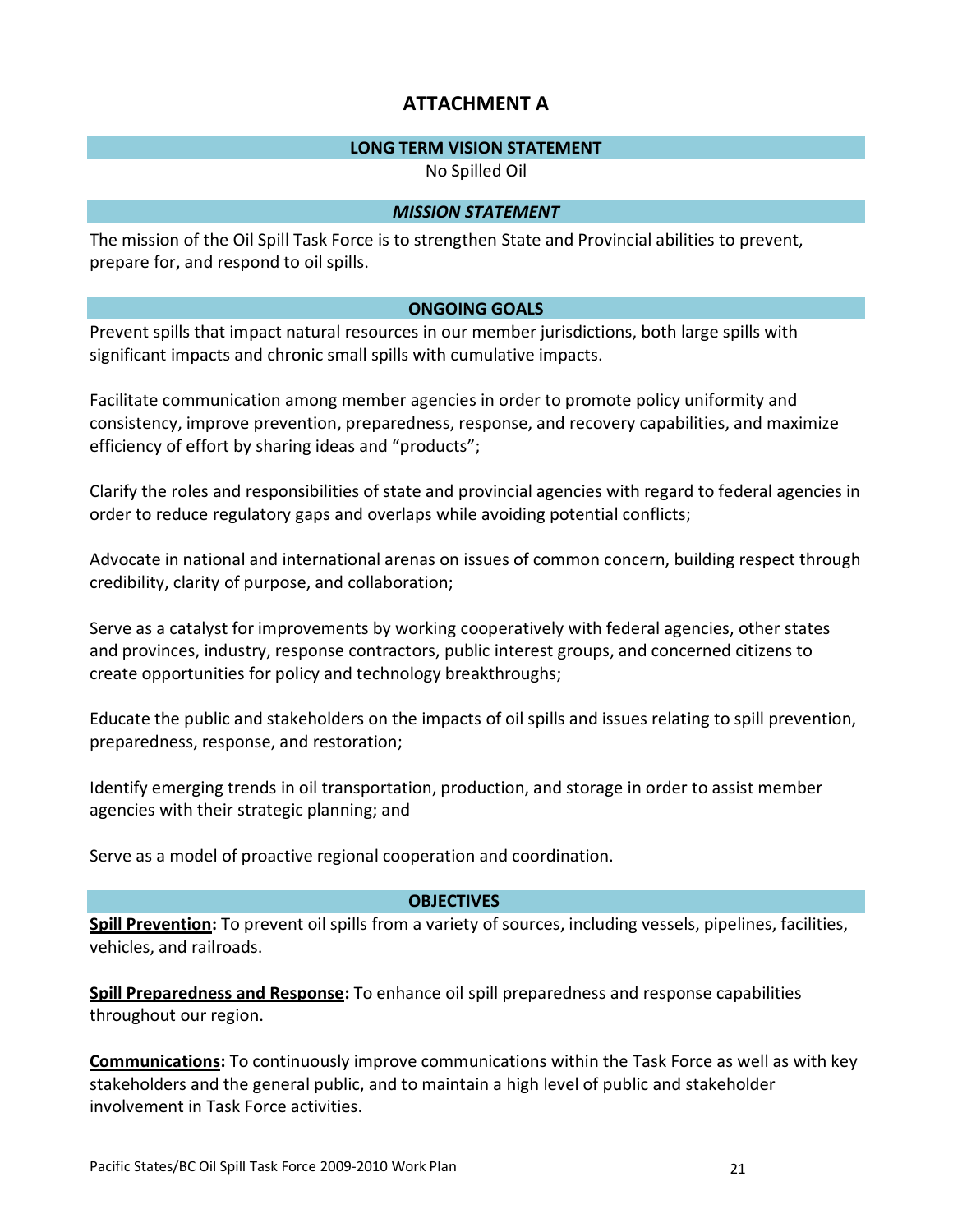## **ATTACHMENT B KEY TASK FORCE PERSONNEL**

### **Task Force Members:**

- Stephen Edinger (2008-2009) Administrator, Office of Spill Prevention and Response, California Department of Fish and Game
- Larry Hartig (2007-2009) Commissioner, Alaska Department of Environmental Conservation Doug Konkin (2009)
	- Deputy Minister, British Columbia Ministry of Environment
- Laurence Lau (2003-2009) Deputy Director for Environmental Health, Hawaii Department of Health Jay Manning (2005-2009)
	- Director, Washington Department of Ecology
- Dick Pedersen (2007-2009) Director, Oregon Department of Environmental Quality

### **Coordinating Committee Members:**

- Larry Dietrick (1999 -2009); Alternates: Robert Mattson and Betty Schorr Alaska Department of Environmental Conservation
- Graham Knox (2006-2009) British Columbia Ministry of Environment
- Curtis Martin (2001-2009) Office of Hazard Evaluation and Emergency Response
- Jon Neel (1989-1998, 2005-2009) Washington Department of Ecology
- Scott Schaefer (2009) Office of Spill Prevention and Response, California Department of Fish and Game
- Mike Zollitsch (1997-2009) Oregon Department of Environmental Quality

### **Executive Coordinator:**

Jean Cameron (1993-2009) Pacific States/British Columbia Oil Spill Task Force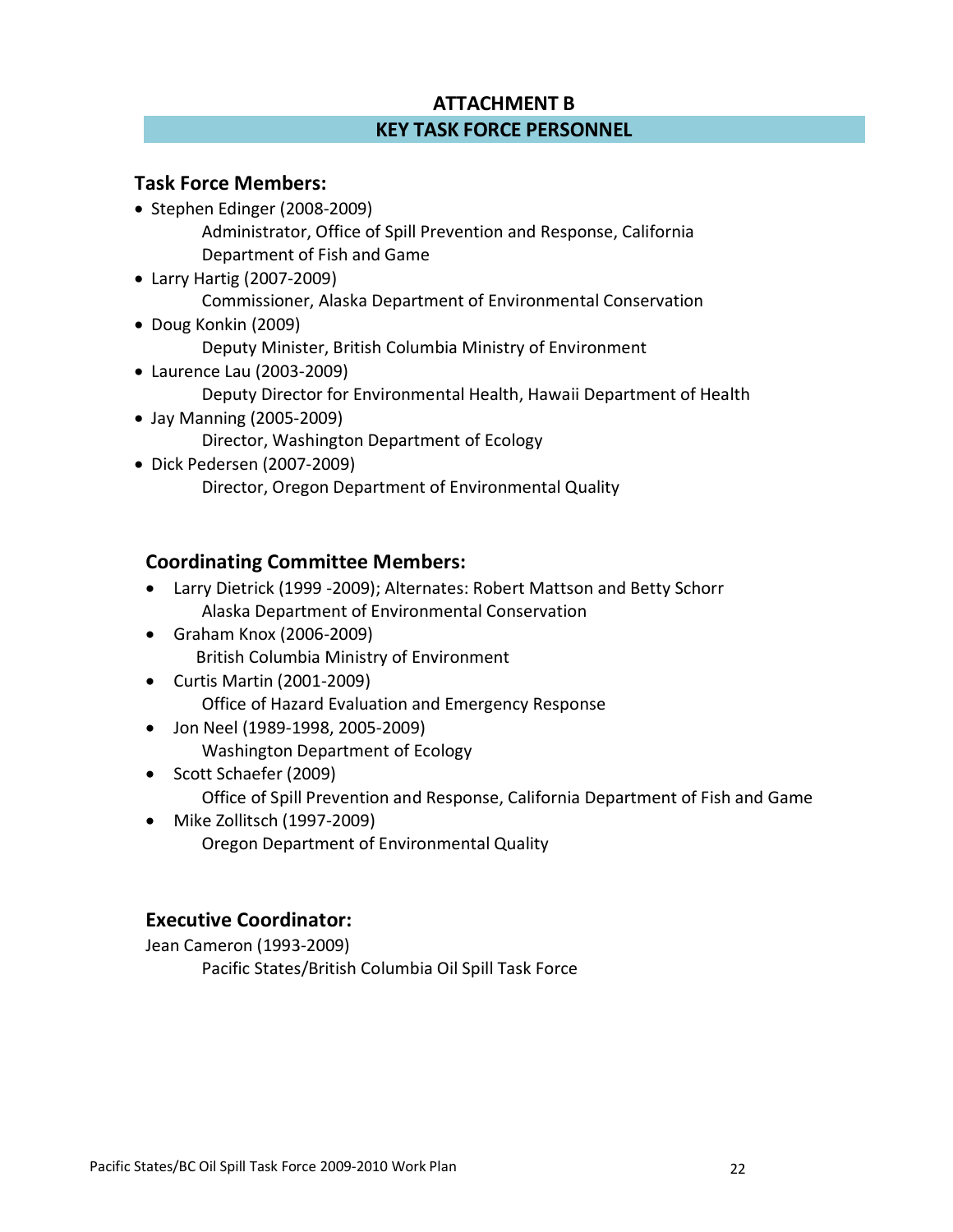### **Attachment C**

### **Task Force Member Agency Points of Contact For 2009 - 2010 Annual Workplan Projects & Topics of Concern**

### **I. A. Spill Prevention Projects**

| <b>PROJECT</b>                                                   | <b>ALASKA</b>                                                       | <b>BC</b>                                                    | <b>WASHINGTON</b>                                         | <b>OREGON</b>                                                              | <b>CALIFORNIA</b>                                                                                                      | <b>HAWAII</b>                                                              |
|------------------------------------------------------------------|---------------------------------------------------------------------|--------------------------------------------------------------|-----------------------------------------------------------|----------------------------------------------------------------------------|------------------------------------------------------------------------------------------------------------------------|----------------------------------------------------------------------------|
| <b>Database</b>                                                  | Camille Stephens<br>907-465-5242<br>camille.stephens@al<br>aska.gov | Laurie Boyle<br>(250)387-8319<br>Laurie.Boyle@gov.bc<br>$ca$ | Jack Barfield<br>360-407-7483<br>jacb461@ecy.wa.gov       | Mike Zollitsch<br>503-229-6931<br>ZOLLITSCH.Michael.J<br>@ deq.state.or.us | Cathy Conway<br>cconway@ospr.dfg.ca.gov<br>916-341-6957<br>Damon Williams<br>916-322-1908<br>dwilliams@ospr.dfg.ca.gov | Marsha Graf<br>808-586-4249<br>marsha.mealey@doh.<br>hawaii.gov            |
| <b>WCOVTRM</b><br>2008<br>Recommen-<br>dations                   | <b>Betty Schorr</b><br>907-271-4389<br>Betty.schorr@alaska<br>.gov  | D'Arcy Sego<br>(250) 387-6789<br>D'Arcy.Sego@gov.bc.<br>ca   | Jon Neel<br>360-407-6905<br>Jnee461@ecy.wa.gov            | Mike Zollitsch<br>(see above)                                              | <b>Rick Holly</b><br>707-864-4902<br>Rholly@ospr.dfg.ca.gov                                                            | <b>Curtis Martin</b><br>808-586-4249<br>clarence.martin@doh<br>.hawaii.gov |
| <b>Develop</b><br>Pipeline<br><b>Regulations</b><br><b>Table</b> | Sam Saengsudham,<br>907-269-3078<br>Sam.Saengsudham<br>@alaska.gov  | Graham Knox<br>250-356-8383<br>Graham.Knox@gov.b<br>c.ca     | Dan McDonald<br>(360) 407-6961<br>dmcd461@ecy.wa.<br>gov  | Mike Zollitsch<br>(see above)                                              | Dave Blurton<br>916-864-4975<br>dblurton@ospr.dfg.ca.gov                                                               | <b>Curtis Martin</b><br>(see above)                                        |
| <b>Best Industry</b><br><b>Practices</b>                         | Larry Dietrick<br>907-465-5255<br>Larry.dietrick@alask<br>a.gov     | Graham Knox<br>(see above)                                   | Laura Stratton<br>360-407-7485<br>lstr461@ecy.wa.gov      | Mike Zollitsch<br>(see above)                                              | Scott Schaefer<br>916-445-9326<br>sschaefer@OSPR.DFG.CA.G<br><b>OV</b>                                                 | <b>Curtis Martin</b><br>(see above)                                        |
| <b>POSPET</b>                                                    | Gary Folley<br>907-262-5210<br>Gary.folley@alaska.<br>gov.          | Laurie Boyle<br>(see above)                                  | Mary-Ellen Voss<br>360-407-7211<br>mevo461@ecy.wa.<br>gov | Don Pettit<br>503-229-5373<br>pettit.don@deq.<br>state.or.us               | <b>Robert Hughes</b><br>916-323-6286<br>rhughes@ospr.dfg.ca. gov                                                       | <b>Curtis Martin</b><br>(see above)                                        |
| <b>Monitor DH</b><br>status of WC<br>tank vessels                | <b>Betty Schorr</b><br>(see above)                                  | D'Arcy Sego<br>(see above)                                   | Laura Stratton<br>(see above)                             | Mike Zollitsch<br>(see above)                                              | Ted Mar<br>916-323-6281<br>tmar@ospr.dfg.ca.gov                                                                        | <b>Curtis Martin</b><br>(see above)                                        |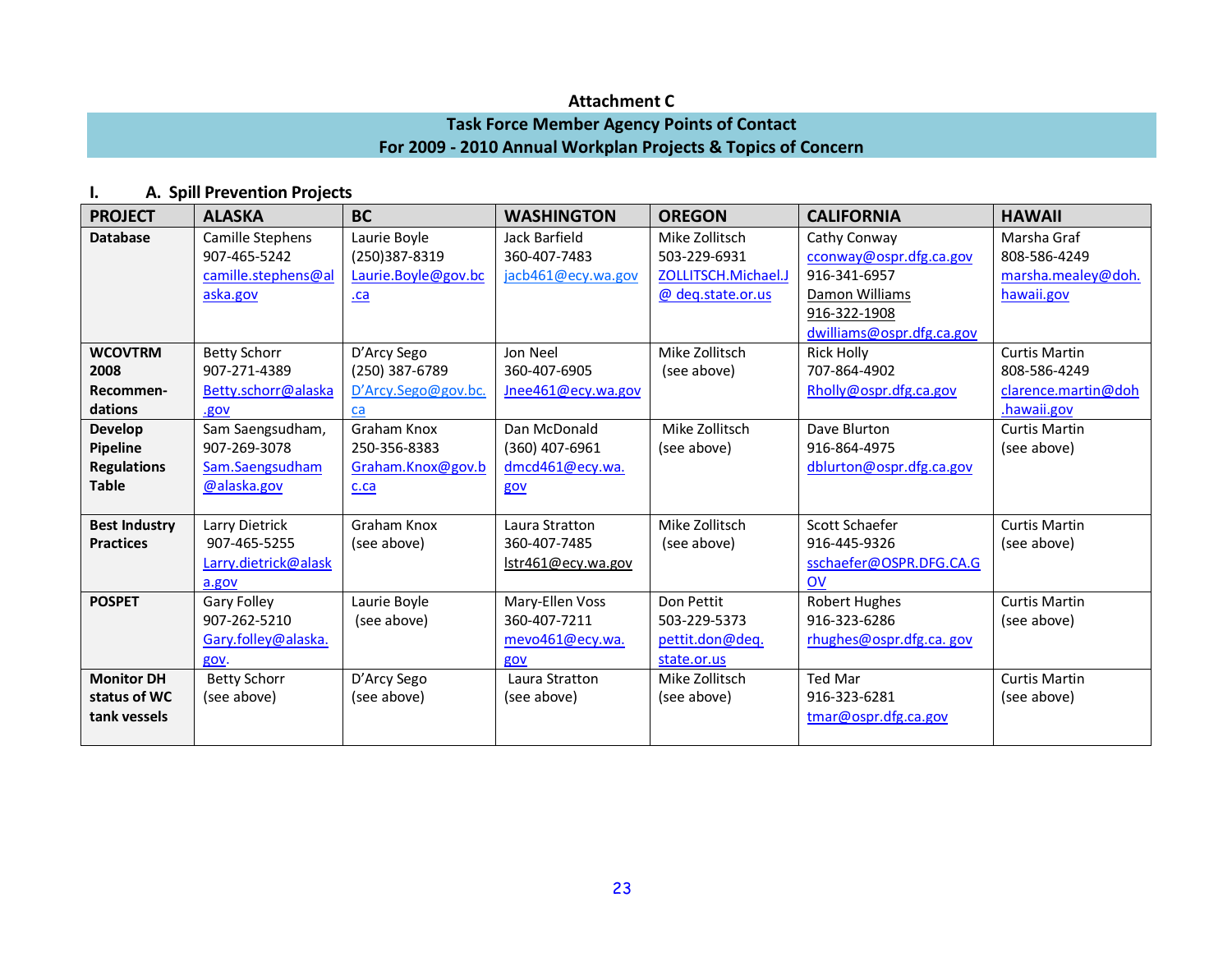# **I. B. Spill Prevention Topics of Concern**

| <b>TOPIC</b>            | <b>ALASKA</b>        | <b>BC</b>    | <b>WASHINGTON</b>  | <b>OREGON</b>    | <b>CALIFORNIA</b>       | <b>HAWAII</b>        |
|-------------------------|----------------------|--------------|--------------------|------------------|-------------------------|----------------------|
|                         | Denise Koch          | Laurie Boyle | Norm Davis         | Mike Zollitsch   | <b>Ted Mar</b>          | <b>Curtis Martin</b> |
| <b>Cruise Ship</b>      | $(907)$ 465 - 5312   | (see above)  | 206-389-2438       | (see above)      | (see above)             | (see above)          |
| <b>Operations</b>       | Denise.koch@alaska.  |              | ndav461@ecy.wa.gov |                  |                         |                      |
|                         | gov                  |              |                    |                  |                         |                      |
| <b>NPDES for vessel</b> | Denise Koch          | Graham Knox  | Chip Boothe        | N/A - EPA Region | <b>Ted Mar</b>          | <b>Curtis Martin</b> |
| wastewater              | (see above)          | (see above)  | 360-407-7465       | 10               | (see above)             | (see above)          |
| discharges              |                      |              | cboo461@ecy.wa.gov |                  |                         |                      |
|                         |                      |              |                    |                  |                         |                      |
| <b>Sunken Vessel</b>    | Scot Tiernan         | Graham Knox  | Dave Byers         | Mike Zollitsch   | Ted Mar                 | <b>Curtis Martin</b> |
| <b>Spill Risks</b>      | 970-465-5378         | (see above)  | 360-407-6974       | (see above)      | (see above)             | (see above)          |
|                         | Scot.tiernan@alaska. |              | dbye461@ecy.wa.gov |                  |                         |                      |
|                         | gov                  |              |                    |                  |                         |                      |
| <b>Waste Oil</b>        | <b>Bob Mattson</b>   | D'Arcy Sego  | Norm Davis         | Mike Zollitsch   | <b>Ted Mar</b>          | <b>Curtis Martin</b> |
| <b>Dumping</b>          | (see above)          | (see above)  | (see above)        | (see above)      | (see above)             | (see above)          |
|                         |                      |              |                    |                  |                         |                      |
| <b>Oil Transfer</b>     | John Kotula          | Graham Knox  | Chip Boothe        | Mike Zollitsch   | Joy Lavin-Jones         | <b>Curtis Martin</b> |
| <b>Regulations</b>      | 907-835-3037         | (see above)  | (see above)        | (see above)      | 916-327-0910            | (see above)          |
|                         | John.Kotula@alaska.  |              |                    |                  | Jlavinj@ospr.dfg.ca.gov |                      |
|                         | gov                  |              |                    |                  |                         |                      |
| <b>Railroad and</b>     | Larry Iwamoto        | Laurie Boyle | Jason Reichart     | Mike Zollitsch   | Scott Schaefer          | <b>Curtis Martin</b> |
| truck spills            | 907-269-7683         | (see above)  | (360) 407-7390     | (see above)      | (see above)             | (see above)          |
|                         | larry.iwamoto@alask  |              | jare461@ecy.wa.gov |                  |                         |                      |
|                         | a.gov                |              |                    |                  |                         |                      |
| <b>Salvage</b>          | <b>Scot Tiernan</b>  | Graham Knox  | Lori Crews         | Mike Zollitsch   | Scott Schaefer          | <b>Curtis Martin</b> |
| <b>Capabilities and</b> | (see above)          | (see above)  | 360-407-7538       | (see above)      | (see above)             | (see above)          |
| <b>Regulations</b>      |                      |              | locr461@ecy.wa.gov |                  |                         |                      |
| LNG shipping &          | John Kotula          | Graham Knox  | <b>Bob Troyer</b>  | Mike Zollitsch   | Ted Mar                 | <b>Curtis Martin</b> |
| terminal                | (see above)          | (see above)  | 360-6904783        | (see above)      | (see above)             | (see above)          |
| operations              |                      |              | btro461@ecy.wa.gov |                  |                         |                      |
| <b>Tug Escort</b>       | John Kotula          | Graham Knox  | Jon Neel           | N/A              | Joy Lavin-Jones         | <b>Curtis Martin</b> |
| <b>Requirements</b>     | (see above)          | (see above)  | (see above)        |                  | (see above)             | (see above)          |
|                         |                      |              |                    |                  |                         |                      |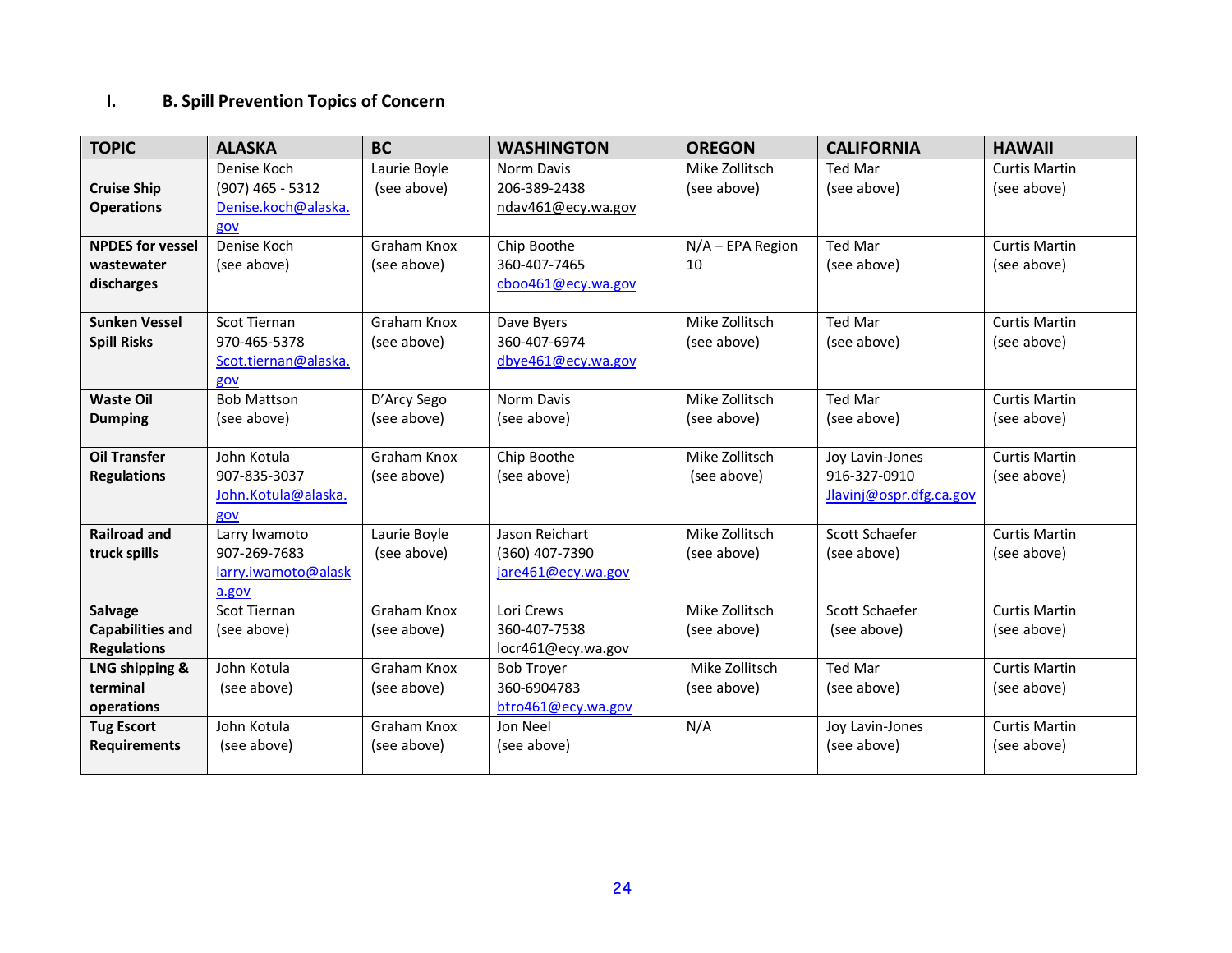# **I. B. Spill Prevention Topics of Concern - continued:**

| <b>TOPIC</b>            | <b>ALASKA</b>       | <b>BC</b>   | <b>WASHINGTON</b>   | <b>OREGON</b>     | <b>CALIFORNIA</b>     | <b>HAWAII</b>        |
|-------------------------|---------------------|-------------|---------------------|-------------------|-----------------------|----------------------|
| <b>Towing vessel</b>    | John Kotula         | N/A         | Norm Davis          | Mike Zollitsch    | Joy Lavin-Jones       | <b>Curtis Martin</b> |
| inspection              | (see above)         |             | (425) 649-4491      | (see above)       | (see above)           | (see above)          |
| regulations             |                     |             | ndav461@ecy.wa.gov  |                   |                       |                      |
| <b>Green Ports</b>      | Gary Folley         | Graham Knox | Jon Neel            | Pete Dalke        | Scott Schaefer        | <b>Curtis Martin</b> |
|                         | (see above)         | (see above) | (see above)         | 503-229-5588      | (see above)           | (see above)          |
|                         |                     |             |                     | dalke.pete@deq.   |                       |                      |
|                         |                     |             |                     | state.or.us       |                       |                      |
| <b>Ballast water</b>    | John Kotula         | Graham Knox | Chip Boothe         | Jeff Christensen  | <b>Steve Foss</b>     | <b>Curtis Martin</b> |
| regulations             | (see above)         | (see above) | (see above)         | 503-229-6391      | 916-341-6958          | (see above)          |
|                         |                     |             |                     | Christensen.jeff@ | sfoss@ospr.dfg.ca.gov |                      |
|                         |                     |             |                     | deg.state.or.us   |                       |                      |
| Federal                 | Larry Dietrick      | Graham Knox | Jon Neel            | Mike Zollitsch    | Steve Sawyer          | <b>Curtis Martin</b> |
| Preemption              | (see above)         | (see above) | (see above)         | (see above)       | (916)324-9812         | (see above)          |
| <b>Issues</b>           |                     |             |                     |                   | ssawyer@ospr.dfg.ca.  |                      |
|                         |                     |             |                     |                   | gov                   |                      |
| <b>Spill Prevention</b> | <b>Betty Schorr</b> | Graham Knox | Mike Lynch          | Mike Zollitsch    | Gary Toledo           | <b>Curtis Martin</b> |
| <b>Lessons Learned</b>  | (see above)         | (see above) | (360)407-7482       | (see above)       | 916-324-6450          | (see above)          |
|                         |                     |             | mily461@ecy.wa.gov. |                   | gtoledo@ospr.dfg.ca.  |                      |
|                         |                     |             |                     |                   | gov                   |                      |
| <b>Vessel traffic</b>   | <b>Bob Mattson</b>  | Graham Knox | Chip Boothe         | Mike Zollitsch    | <b>Rick Holly</b>     | <b>Curtis Martin</b> |
| trends & risks          | (see above)         | (see above) | (see above)         | (see above)       | (see above)           | (see above)          |
|                         |                     |             |                     |                   |                       |                      |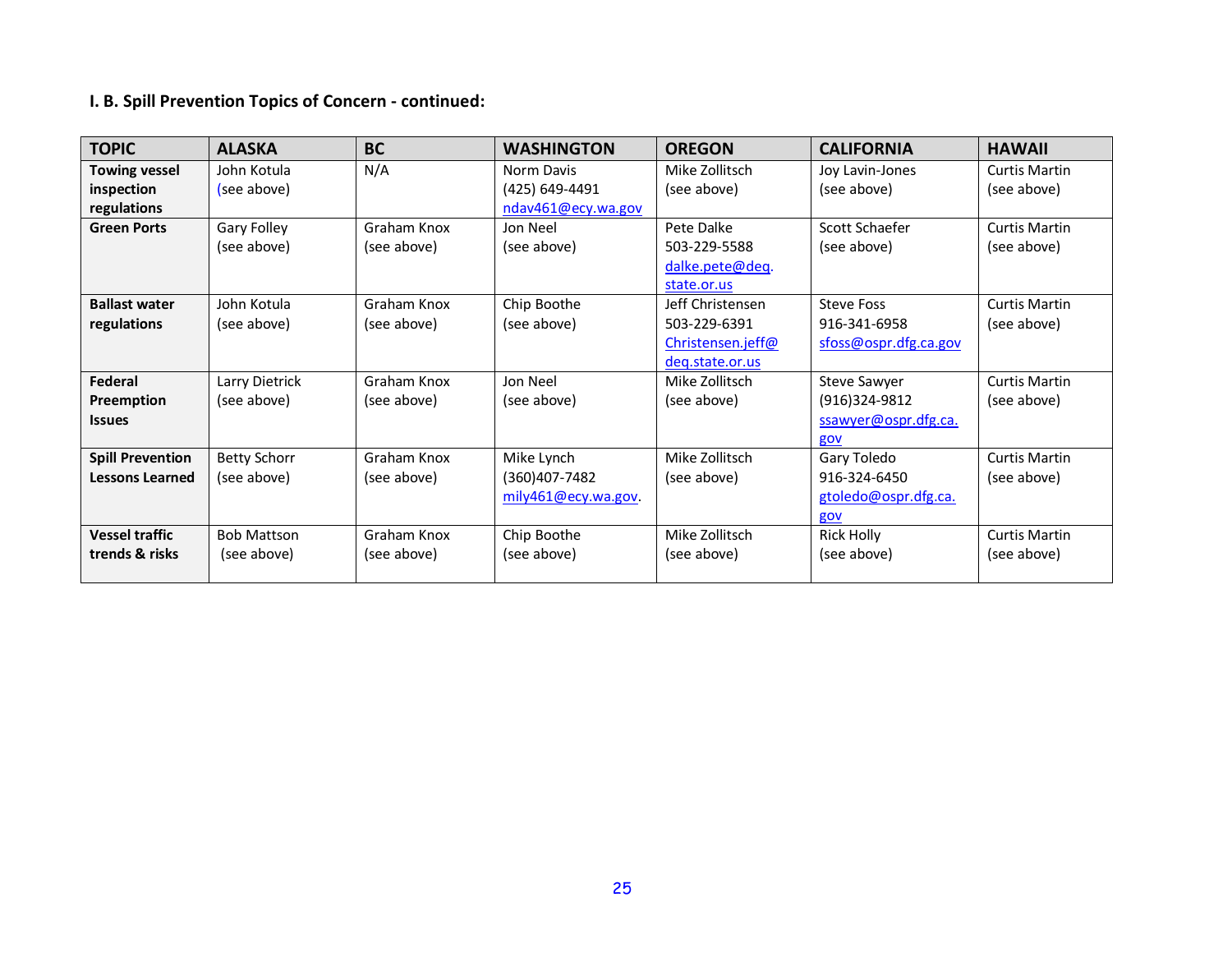### **II. A. Spill Preparedness and Response Projects**

| <b>TASK</b>                    | <b>ALASKA</b>          | <b>BC</b>            | <b>WASHINGTON</b>   | <b>OREGON</b>  | <b>CALIFORNIA</b>      | <b>HAWAII</b>        |
|--------------------------------|------------------------|----------------------|---------------------|----------------|------------------------|----------------------|
| <b>Review U.S./CN</b>          | Bob Mattson,           | <b>Graham Knox</b>   | Dave Byers          | Mike Zollitsch | Mike Sowby             | <b>Curtis Martin</b> |
| <b>Transboundary Issues</b>    | 907-465-5349           | (see above)          | 360-407-6974        | (see above)    | 916-324-7629           | (see above)          |
|                                | bob.mattson@alaska.    |                      | dbye461@ecy.wa.gov  |                | msowby@ospr.           |                      |
|                                | gov                    |                      |                     |                | dfg.ca.gov             |                      |
| Increase U.S. Limits of        | Cheri Lowenstein       | N/A                  | Nhi Hoang           | Mike Zollitsch | <b>Steve Sawyer</b>    | <b>Curtis Martin</b> |
| Liability                      | 907-465-5270           |                      | 360-407-7514        | (see above)    | (see above)            | (see above)          |
|                                | Cheri.lowenstein@      |                      | nhoa461@ecy.wa.gov  |                |                        |                      |
|                                | alaska.gov             |                      |                     |                |                        |                      |
| <b>Track ICS changes and</b>   | Larry Iwamoto          | D'Arcy Sego          | Elin Storey         | Mike Zollitsch | Chris Klumpp           | <b>Curtis Martin</b> |
| applications                   | 907-269-7683           | 250-387-6789         | 425-649-7111        | (see above)    | 916-322-1195           | (see above)          |
|                                | larry.iwamoto@alaska.  | Darcy.Sego@gov.bc.ca | eabr461@ecy.wa.gov  |                | cklumpp@ospr.          |                      |
|                                | gov                    |                      |                     |                | dfg.ca.gov             |                      |
| <b>Update the IVRP &amp;</b>   | <b>Betty Schorr</b>    | <b>Graham Knox</b>   | Linda Pilkey-Jarvis | Mike Zollitsch | Ted Mar                | <b>Curtis Martin</b> |
| expand to NTVs                 | (see above)            | (see above)          | 360-407-7447        | (see above)    | (see above)            | (see above)          |
|                                |                        |                      | jpil461@ecy.wa.gov  |                |                        |                      |
| <b>Mutual Aid issues &amp;</b> | Larry Iwamoto          | Graham Knox          | Dave Byers          | Mike Zollitsch | Scott Schaefer         | <b>Curtis Martin</b> |
| updates                        | (see above)            | (see above)          | (see above)         | (see above)    | (see above)            | (see above)          |
|                                |                        |                      |                     |                |                        |                      |
| <b>Maintain &amp; Expand</b>   | <b>Gary Folley</b>     | Laurie Boyle         | Mary-Ellen Voss     | Mike Zollitsch | Scott Schaefer         | <b>Curtis Martin</b> |
| <b>OILS-911</b>                | 907-262-5210           | (see above)          | (see above)         | (see above)    | (see above)            | (see above)          |
|                                | Gary.folley@alaska.gov |                      |                     |                |                        |                      |
| <b>Conduct electronic</b>      | Benjamin Sapp          | D'Arcy Sego          | <b>Todd Hass</b>    | Mike Zollitsch | Alexia Retallack       | <b>Curtis Martin</b> |
| workshop on Social             | $(907)$ 465-5076       | (see above)          | 360-407-6396        | (see above)    | 916-322-1683           | (see above)          |
| Media                          | Benjamin.sapp@alaska.  |                      | Thas461@ecy.wa.gov  |                | aretallack@ospr.dft.ca |                      |
|                                | gov                    |                      |                     |                | .gov                   |                      |
| <b>Track and provide</b>       | Dianne Munson          | Laurie Boyle         | Dave Byers          | Don Pettit     | Judd Muskat            | <b>Curtis Martin</b> |
| input to Oil Spill R&D         | (907) 269-3080         | (see above)          | 360-407-6974        | (see above)    | 916-324-3411           | (see above)          |
| projects                       | Dianne.munson@alaska   |                      | dbye461@ecy.wa.gov  |                | jmuskat@opsr.dfg.ca.   |                      |
|                                | .gov                   |                      |                     |                | gov                    |                      |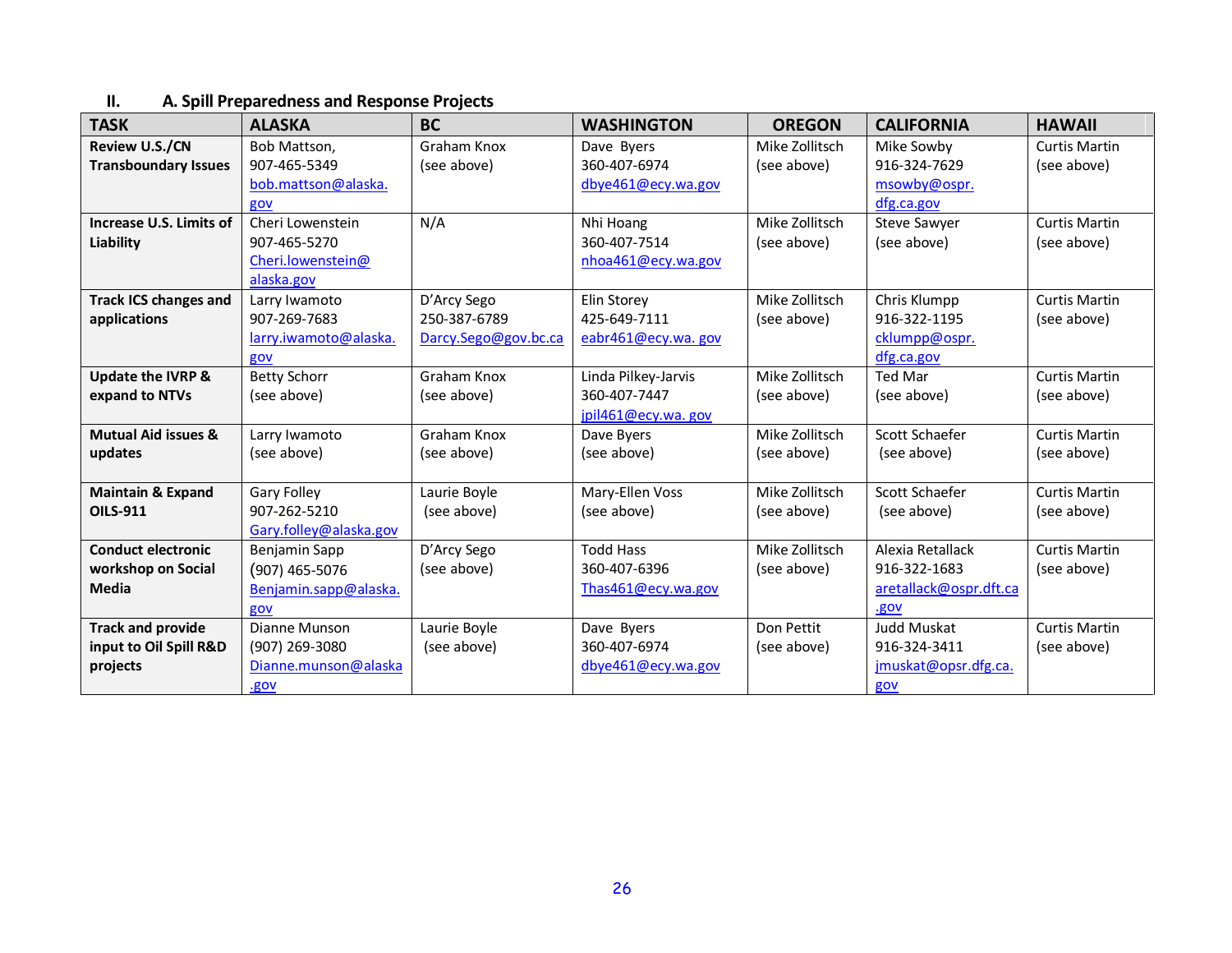| <b>TOPIC</b>                                                                        | <b>ALASKA</b>                                                     | <b>BC</b>                  | <b>WASHINGTON</b>                                         | <b>OREGON</b>                                                       | <b>CALIFORNIA</b>                                                                                         | <b>HAWAII</b>                       |
|-------------------------------------------------------------------------------------|-------------------------------------------------------------------|----------------------------|-----------------------------------------------------------|---------------------------------------------------------------------|-----------------------------------------------------------------------------------------------------------|-------------------------------------|
| <b>Volunteer Software</b>                                                           | Larry Iwamoto<br>(see above)                                      | D'Arcy Sego<br>(see above) | Dave Byers<br>(see above)                                 | Mike Zollitsch<br>(see above)                                       | Cindy Murphy<br>916-324-6250<br>cmurphy@ospr.dfg.c<br>a.gov                                               | <b>Curtis Martin</b><br>(see above) |
| <b>Drill Programs</b>                                                               | John Kotula<br>(see above)                                        | Graham Knox<br>(see above) | Elin Storey<br>425-649-7111<br>eabr461@ecy.wa.gov         | Mike Zollitsch<br>(see above)                                       | Scott Schaefer<br>(see above)                                                                             | <b>Curtis Martin</b><br>(see above) |
| <b>Applied Response</b><br><b>Technologies &amp;</b><br>regulations                 | <b>Bob Mattson</b><br>(see above)                                 | Graham Knox<br>(see above) | Dave Byers<br>360-407-6974<br>dbye461@ecy.wa.gov          | Don Pettit<br>(see above)                                           | Yvonne Addassi<br>916-324-7626<br>yaddassi@ospr.dfg.c<br>a.gov                                            | <b>Curtis Martin</b><br>(see above) |
| Oil Spill R&D<br>Development of<br><b>BAT/BAP</b>                                   | Sam Saengsudham<br>907-269-3078<br>Sam.saengsudham@alask<br>a.gov | Graham Knox<br>(see above) | Laura Stratton<br>(see above)                             | Mike Zollitsch<br>(see above)                                       | <b>Ted Mar</b><br>(see above)                                                                             | <b>Curtis Martin</b><br>(see above) |
| <b>OSRO</b> mergers,<br>certifications, mutual<br>aid, and response<br>capabilities | To be determined                                                  | Graham Knox<br>(see above) | Linda Pilkey-Jarvis<br>360-407-7447<br>jpil461@ecy.wa.gov | Mike Zollitsch<br>(see above)                                       | Chris Klumpp<br>(see above)                                                                               | <b>Curtis Martin</b><br>(see above) |
| JIC planning,<br>training, guidelines                                               | Weld Royal<br>907-465-5009;<br>weld.royal@alaska.gov              | Graham Knox<br>(see above) | <b>Curt Hart</b><br>360-480-7908<br>(char461@ecy.wa.gov)  | Marcia Danab<br>503.229.6488<br>danab.marcia@deq.<br>state.or.us    | Carol Singleton<br>916-327-9948<br>c.singleton@ospr.dfg<br>.ca.gov                                        | <b>Curtis Martin</b><br>(see above) |
| <b>NRDA</b>                                                                         | Dale Gardner<br>907-269-7682<br>Dale.gardner@alaska.gov           | Graham Knox<br>(see above) | Rebecca Post<br>360-407-7114<br>repo461@ecy.wa.gov        | Don Pettit<br>(see above)                                           | Julie Yamamoto<br>916-327-3196<br>jyamamot@ospr.<br>dfg.ca.gov                                            | <b>Curtis Martin</b><br>(see above) |
| <b>Coordinated Oiled</b><br><b>Wildlife Care</b>                                    | <b>Bob Mattson</b><br>(see above)                                 | Graham Knox<br>(see above) | Rebecca Post<br>(see above)                               | Rose Owens<br>ODF&W<br>(503) 947-6085<br>Rose.Owens@state.<br>or.us | Dr. Mike Ziccardi,<br>Oiled Wildlife Care<br><b>Network</b><br>530-752-4167<br>mhziccardi@ucdavis.<br>edu | <b>Curtis Martin</b><br>(see above) |
| Seabird & other<br>vulnerable marine<br>populations                                 | <b>Bob Mattson</b><br>(see above)                                 | Graham Knox<br>(see above) | Rebecca Post<br>(see above)                               | Don Pettit<br>(see above)                                           | Dr. Mike Ziccardi<br>(see above)<br>Julie Yamamoto<br>(see above)                                         | <b>Curtis Martin</b><br>(see above) |

### **II. B. Spill Preparedness and Response Topics of Concern**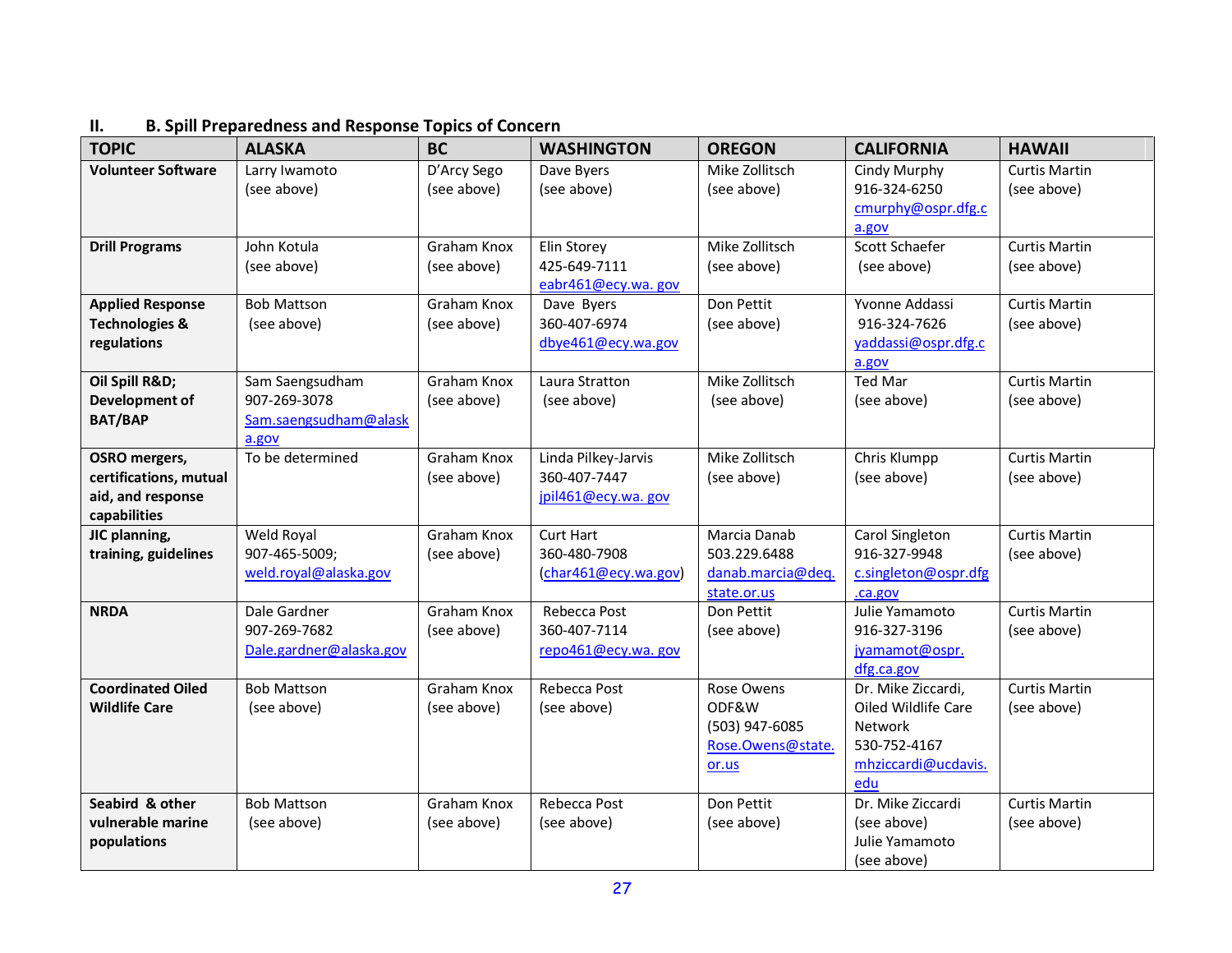# II.**B. Spill Preparedness and Response Topics of Concern, continued:**

| <b>TOPIC</b>                   | <b>ALASKA</b>          | <b>BC</b>   | <b>WASHINGTON</b>   | <b>OREGON</b>    | <b>CALIFORNIA</b>        | <b>HAWAII</b>        |
|--------------------------------|------------------------|-------------|---------------------|------------------|--------------------------|----------------------|
| <b>Remote sensing &amp;</b>    | John Engles            | Graham Knox | Dave Byers          | Mike Zollitsch   | Judd Muskat              | <b>Curtis Martin</b> |
| <b>RADARSAT &amp;</b>          | 907-835-4698           | (see above) | (see above)         | (see above)      | 916-324-3411             | (see above)          |
| Develop 24/7                   | john.engles@alaska.gov |             |                     |                  | jmuskat@ospr.dfg.ca. gov |                      |
| response capabilities          |                        |             |                     |                  |                          |                      |
| Preparedness -                 | Larry Iwamoto          | Graham Knox | John Butler         | Mike Zollitsch   | Chris Klumpp             | <b>Curtis Martin</b> |
| <b>Response Lessons</b>        | (see above)            | (see above) | 360-407-6970        | (see above)      | (see above)              | (see above)          |
| Learned                        |                        |             | jbut461@ecy.wa. gov |                  |                          |                      |
| <b>Nontank vessel C-</b>       | John Kotula            | Graham Knox | Linda Pilkey-Jarvis | Joshua Scruggs   | Joy Lavin-Jones          | <b>Curtis Martin</b> |
| Plan issues &                  | (see above)            | (see above) | (see above)         | (503) 229-5370   | (see above)              | (see above)          |
| regulations                    |                        |             |                     | Scruggs.joshua@s |                          |                      |
|                                |                        |             |                     | tate.or.us       |                          |                      |
| <b>Places of Refuge</b>        | Larry Iwamoto          | Graham Knox | Linda Pilkey-Jarvis | Mike Zollitsch   | Kathleen Jennings        | <b>Curtis Martin</b> |
| <b>Planning</b>                | (see above)            | (see above) | (see above)         | (see above)      | 707-864-4938             | (see above)          |
|                                |                        |             |                     |                  | Kjenning@ospr.dfg.ca.gov |                      |
|                                |                        |             |                     |                  |                          |                      |
| <b>Status of the Oil Spill</b> | Gary Cuscia            | Graham Knox | Nhi Hoang           | Mike Zollitsch   | Scott Schaefer           | <b>Curtis Martin</b> |
| <b>Liability Trust Fund</b>    | 907-465-5270           | (see above) | (see above)         | (see above)      | (see above)              | (see above)          |
|                                | Gary.cuscia@alaska.gov |             |                     |                  |                          |                      |
|                                |                        |             |                     |                  |                          |                      |
| 2010 SONS drill                | Larry Iwamoto          | N/A         | Linda Pilkey-Jarvis | Mike Zollitsch   | Scott Schaefer           | <b>Curtis Martin</b> |
|                                | (see above)            |             | (see above)         | (see above)      | (see above)              | (see above)          |
|                                |                        |             |                     |                  |                          |                      |
|                                |                        |             |                     |                  |                          |                      |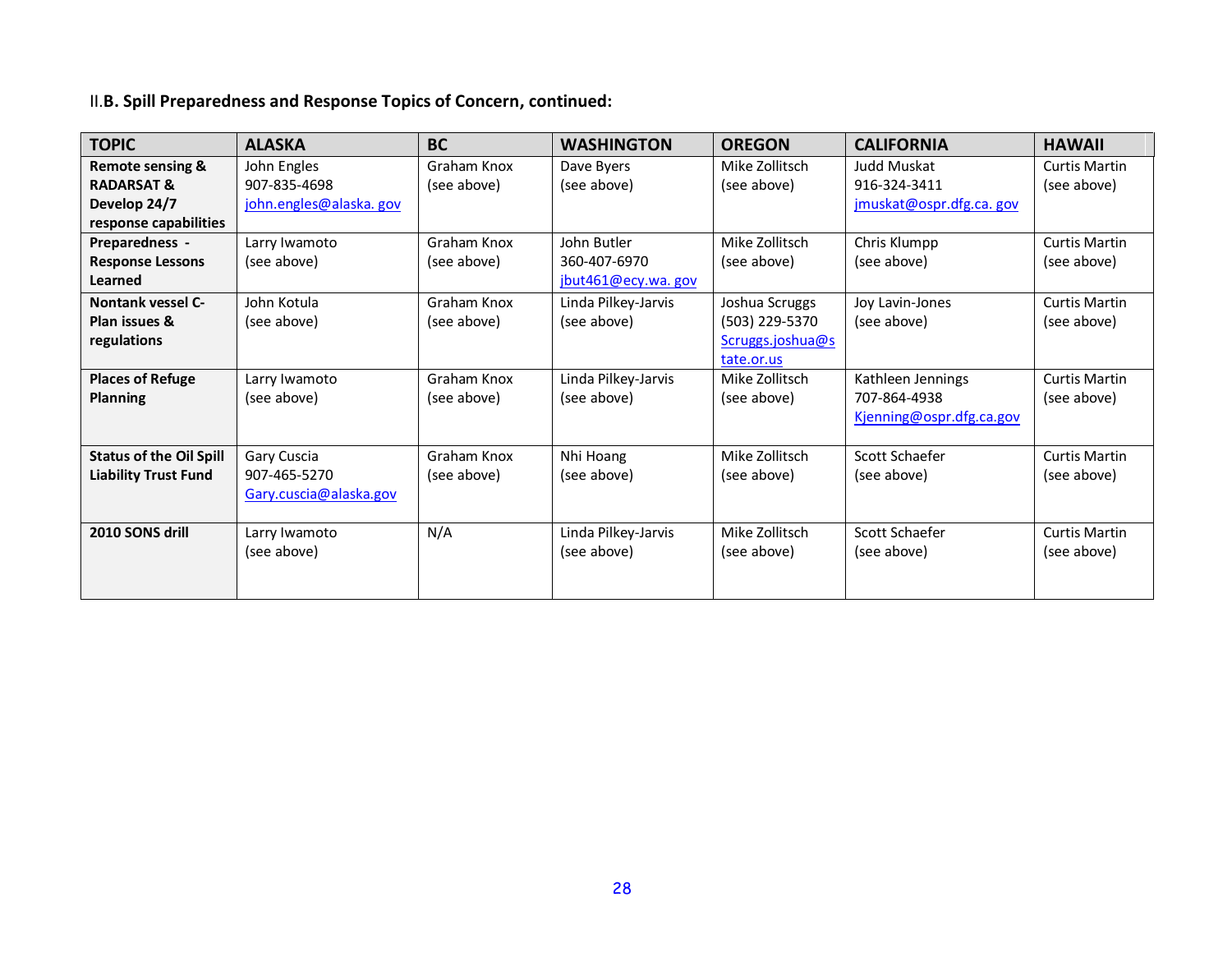### **ATTACHMENT D 2009 - 2010 WORKPLAN TIMELINE & GLOSSARY**

#### **AT/BY WINTER COORDINATING COMMITTEE 2010**

Collect January – June 2009 data C. Stephens, Data Workgroup, & EC Host Fall POSPET Meeting **EXACTES EXACTES** EC & Ecology Develop procedures for tracking DH tank vessels & coastal traffic volumes EC & Coordinating Committee Review, comments, and revisions to 1<sup>st</sup> Draft TB report Fund EC, D. Byers, TB stakeholders Update IVRP for tank vessels **EC** 2009 Clean Pacific debrief EC & Coordinating Committee WCOVTRM Steps 1.3, 2.1, 2.2, 3.3, & 4.6 EC & member agencies Conduct 1<sup>st</sup> R&D Workgroup Conference Call **EC & Judd Muskat** 

#### **AT/BY SPRING COORDINATING COMMITTEE 2010**

Produce Mid-Term report to Task Force Members EC Collect July – December 2009 data C. Stephens, Data Workgroup, & EC Host Spring POSPET meeting EC and Ecology Draft outline for 2010-2011 Annual Work Plan **EXA EXAM** EC & Coordinating Committee Draft program concepts for 2010 Annual Meeting **EC & Coordinating Committee** Meet with USCG and request CAIP report EC & Coordinating Committee Review, comments, and revisions to  $2^{ND}$  Draft TB report EC, D. Byers, TB stakeholders Submit Limits of Liability petitions EC WCOVTRM Steps 3.2, 4.2, 4.5 EC & member agencies

#### **AT/BY SUMMER COORDINATING COMMITTEE 2010**

Produce 2009 Data report C. Stephens, Data Workgroup, & EC Host Investigator Training Course, if needed Ecology, EC, Coordinating Committee Produce 2009 double hull tank vessel report WDOE and EC Submit 2010 Annual Report to printers **EC & Coordinating Committee** Compile Pipeline Regulations Table **EC** Review pipeline regulations table; recommend next steps Coordinating Committee Review Legacy Award nominations Coordinating Committee and TFMs Draft 2010-2011 Annual Work Plan **EC & Coordinating Committee** Finalize program concepts for 2010 Annual Meeting **EC & Coordinating Committee** Conduct Social Media workshop ED & Todd Hass

#### **AT/BY FALL COORDINATING COMMITTEE 2010**

TB Workgroup adopts final report, with recommendations, and reflecting public comments **EC, D. Byers, TB stakeholders** EC, D. Byers, TB stakeholders Produce Annual Report **EC & Coordinating Committee** Host 2010 Annual Meeting EC,CC, & Task Force Members Adopt 2010-2011 Annual Work Plan Task Force Members

#### **Primary Responsibility Primary Responsibility**